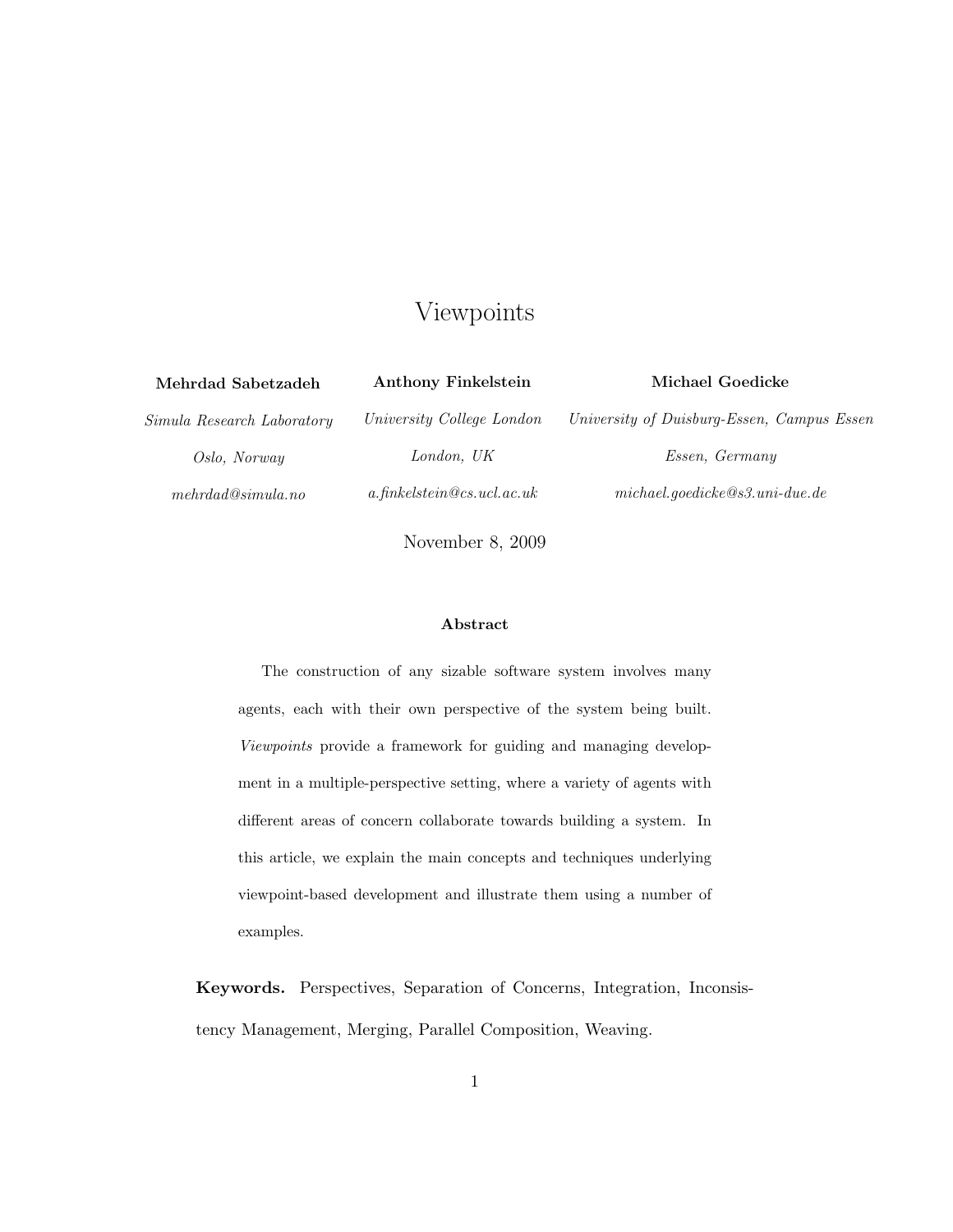# 1 Introduction

Large-scale software development is necessarily a collaborative effort, involving multiple agents (also called, participants or actors) with different perspectives of the system they are trying to develop. Individual perspectives are partial descriptions of the overall system, arising in response to the specific responsibilities or roles assigned to the agents. These responsibilities or roles may be organizationally-defined, be governed by the physical distribution of agents across development sites, follow some pre-specified structuring of the system at hand, or reflect the agents' knowledge, experience, and descriptive capabilities.

Inevitably, the perspectives of those involved in the development process overlap, interact or compete with one another, giving rise to a need for coordination. The relationships between the perspectives, however, may be far from obvious because the agents may use different vocabularies and representation notations to express their concerns. Further, since development may be done concurrently, different perspectives may be at different stages of elaboration and hence subject to different development strategies.

The problem of how to guide and manage development in this setting multiple agents, diverse knowledge and expertise, heterogeneous representation notations, differing development strategies - is known as the "multiple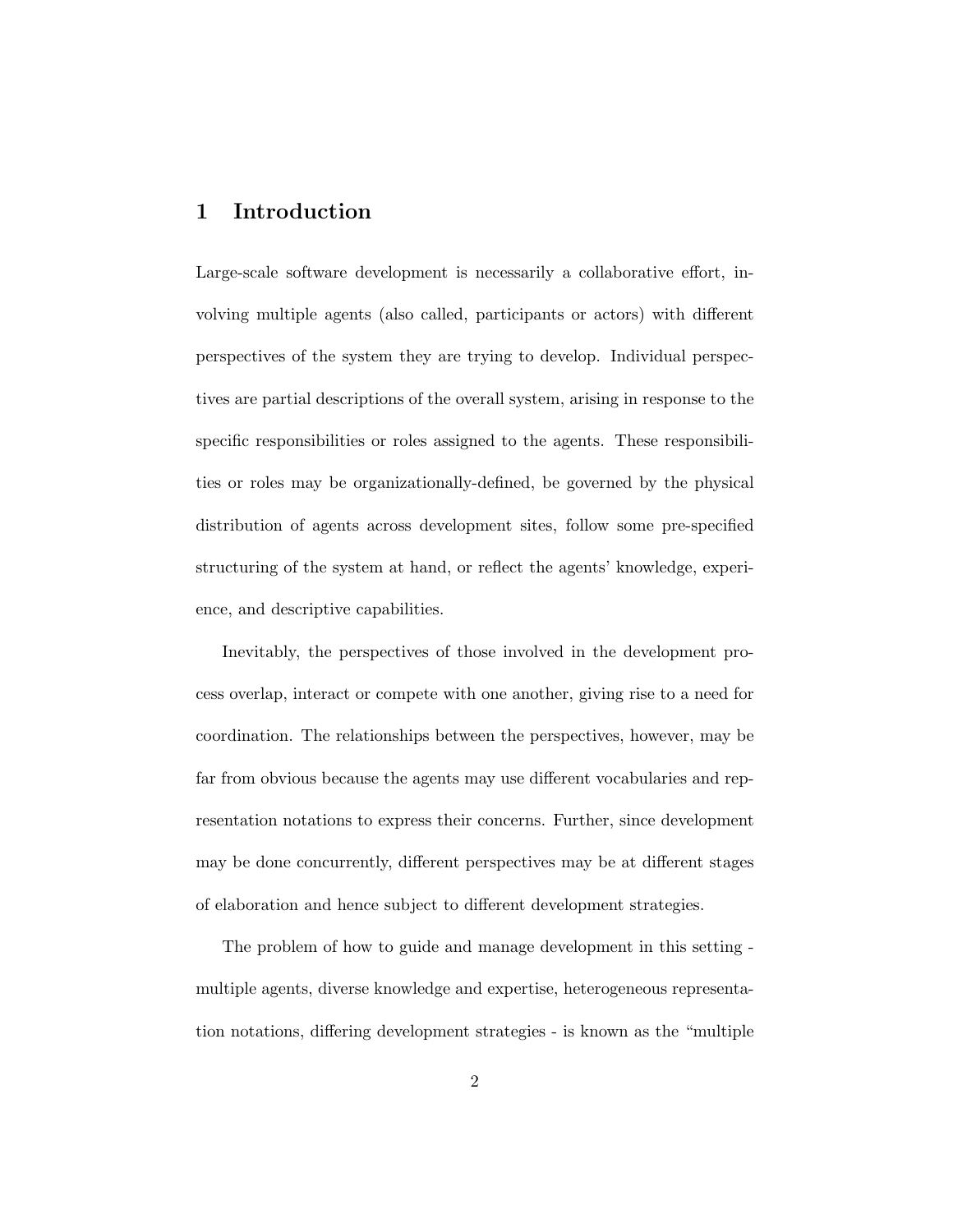perspectives problem". In this article, we introduce *viewpoints* – a conceptual framework for addressing the multiple perspectives problem.

Intuitively, a viewpoint is an independent and locally-managed object encapsulating a particular perspective. The main feature of viewpoint-based development is its recognition of perspectives and the relationships between them as first-class artifacts, so that perspectives can be directly defined by users, and the relationships between them can be specified, modified, and analyzed explicitly.

Viewpoints have often been studied as part of Requirements Engineering. Although the multiple-perspective problem is particularly acute during the requirements gathering stage where a diverse group of stakeholers with different goals and needs are involved, the problem is not restricted to it. In fact, viewpoints arise with increasing frequency in software design and implementation as well, due to such factors as evolution, functional variability, globalization, etc.

It is not our intention to exhaustively examine all ramifications of viewpoints in software engineering. Our main goal is instead to describe the key ideas that motivate the use of viewpoints and to outline the integration activities that go hand in hand with them. To achieve our goal, we are going to draw on a number of examples throughout the article. While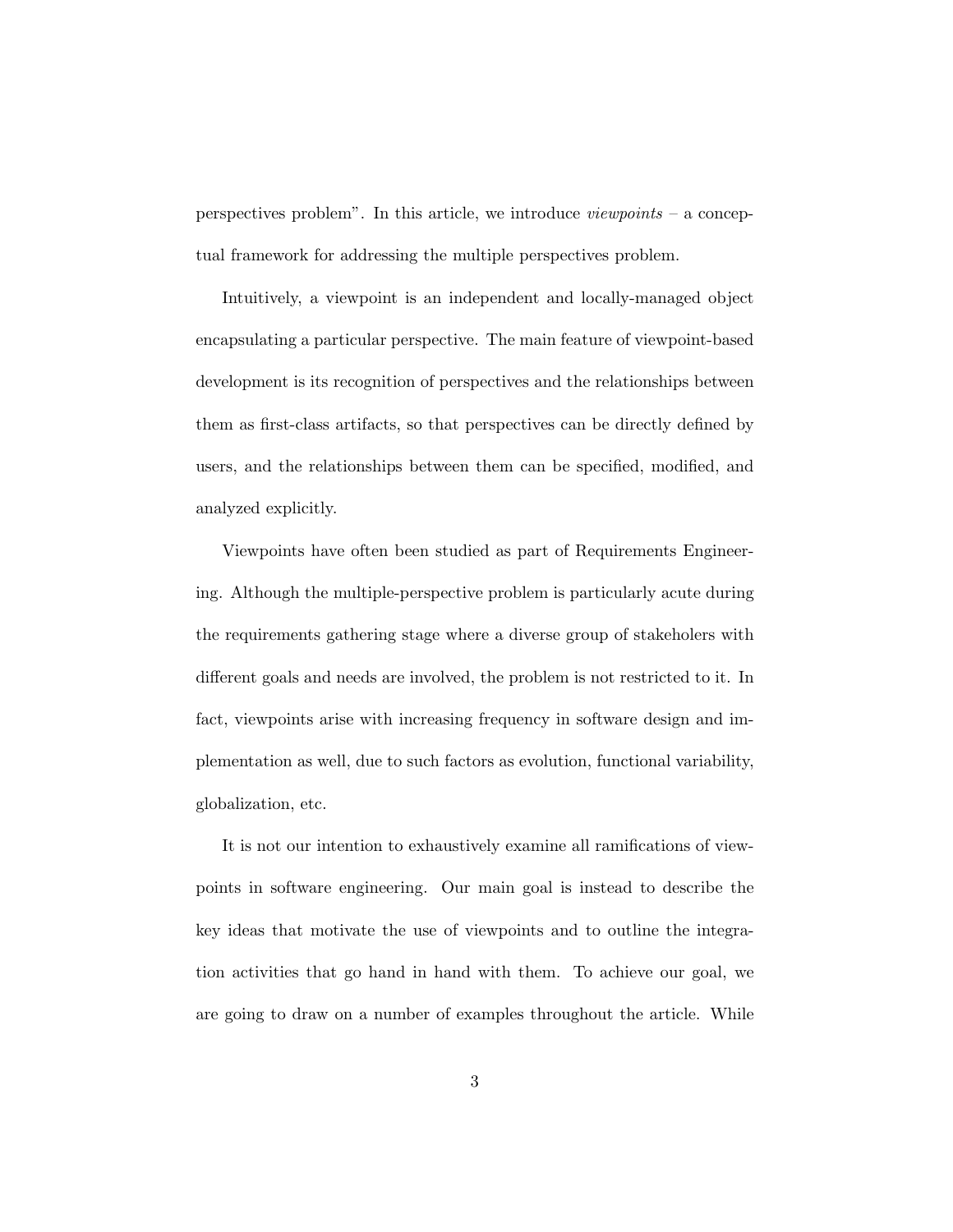we have tried to ensure reasonable breadth in our choice of examples, we acknowledge that these examples are not reflective of the full range of the applications of viewpoints reported in the literature. General references for further details about viewpoints and their broader set of applications are provided later in the article (see Section 7).

We use software models as the primary context for our examples. This enables us to build on the growing familiarity of the general software engineering community with modelling languages such as the UML (Unified Modeling Language, 2003), hence alleviating the need to provide extensive background on the notations used.

The remainder of this article is structured as follows:

We begin in Section 2 with an example of a multiple-perspective setting. In Section 3, we introduce viewpoints as a vehicle for capturing perspectives. In Section 4, we discuss how different viewpoints can be related using explicit relationships. We continue in Section 5 with reviewing the core design principles underpinning viewpoints. In Section 6, we concentrate on the most essential activity in viewpoint-based development, called *integration*, and highlight the different facets of the problem. We conclude the article in Section 7 with a summary and references for further reading.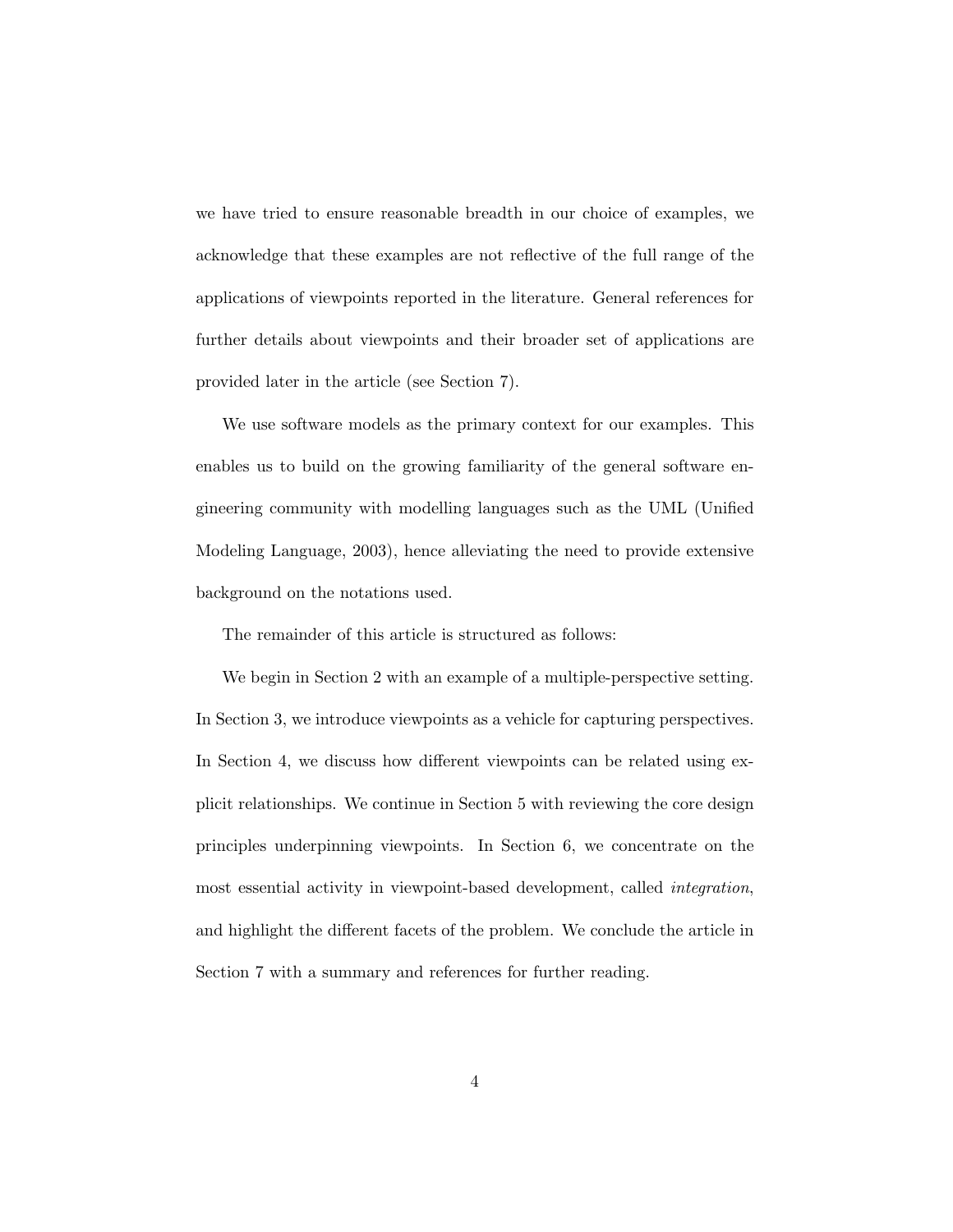## 2 An Example of Multiple Perspectives

To illustrate multiple perspectives, we use a simple example capturing some basic aspects of a Hospital Information System (HIS). A HIS is a a specialized kind of information system designed to manage the clinical and administrative functions of a hospital.

An HIS has to meet the needs of a variety of stakeholders. This includes people at the management levels of the hospital, medical staff, technicians, administrators, and so on. These people clearly have different areas of concern, and hence different perspectives. The perspectives are usually expressed in different ways, and capturing them often necessitates the use of different representation notations, chosen to be particularly appropriate to the descriptions provided by each stakeholder.

Figure 1 shows a few representative perspectives in an HIS. The formal specification of perspectives as structured models is seldom done directly by the stakeholders, but rather by the requirements and design analysts. For simplicity, we ignore this technicality and directly associate the models to the stakeholders.

The perspectives in Figure 1 describe an HIS along different dimensions and at different levels of abstraction. The hospital head focuses on the highlevel objectives of the system and expresses her view as a goal model in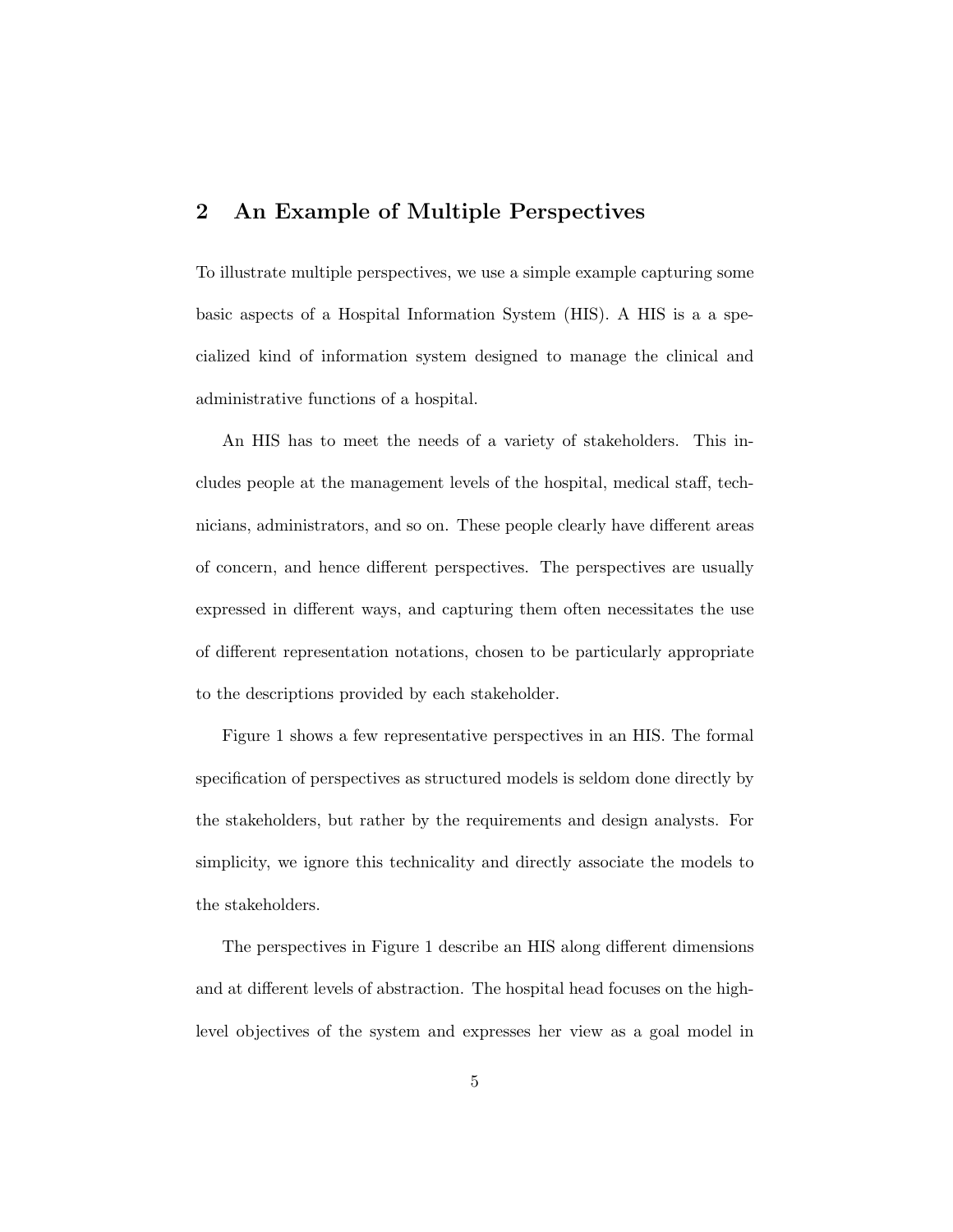

Figure 1: Example Perspectives in a Hospital Information System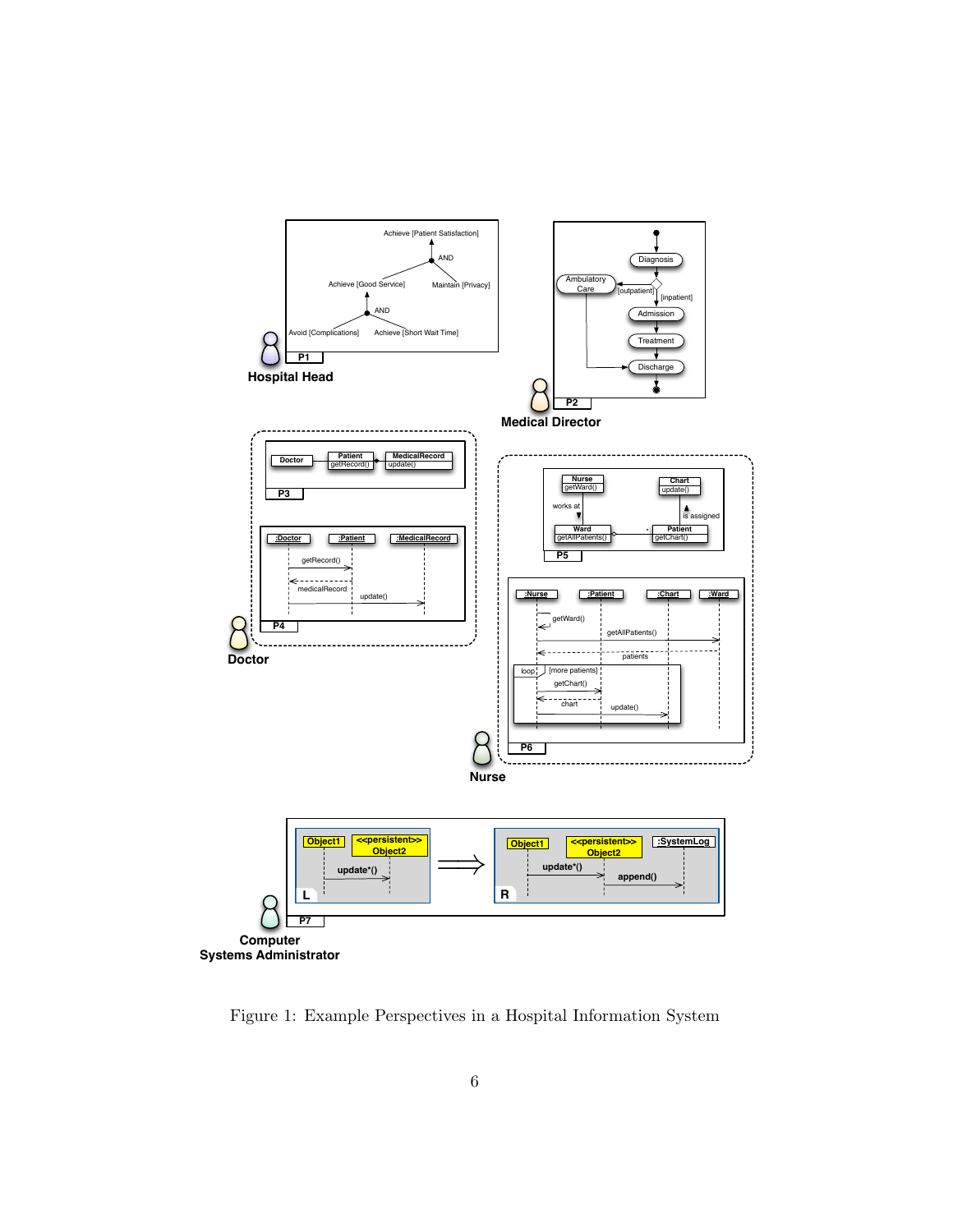KAOS (van Lamsweerde, 2009) notation. In her model (P1 in the figure), achieving patient satisfaction is declared as a top goal, and a decomposition of this goal into more concrete and lower-level goals is provided.

The medical director uses a UML activity diagram (P2) to capture the normal workflow for patient care at the hospital. The process begins with diagnosis, after which a patient is classified as either an inpatient or an outpatient. The patient then gets the proper care based on this classification and is subsequently discharged.

The doctor and the nurse each contribute two perspectives, a UML class diagram and a UML sequence diagram. The class diagrams (P3 and P5) capture the concepts and associations relevant to each stakeholder, and the sequence diagrams (P4 and P6) describe usage scenarios. The usage scenario for the doctor (P4) concerns the routine visiting of a patient and updating her medical record. The usage scenario given by the nurse (P6) captures the daily check up conducted in a hospital ward, where a nurse evaluates each patient individually, and notes her observations in the patient's medical chart.

Finally, the computer systems administrator, who is in charge of ensuring the integrity and performance of the HIS, expresses a requirement that any update made to the persistent data of the system should be logged in a file,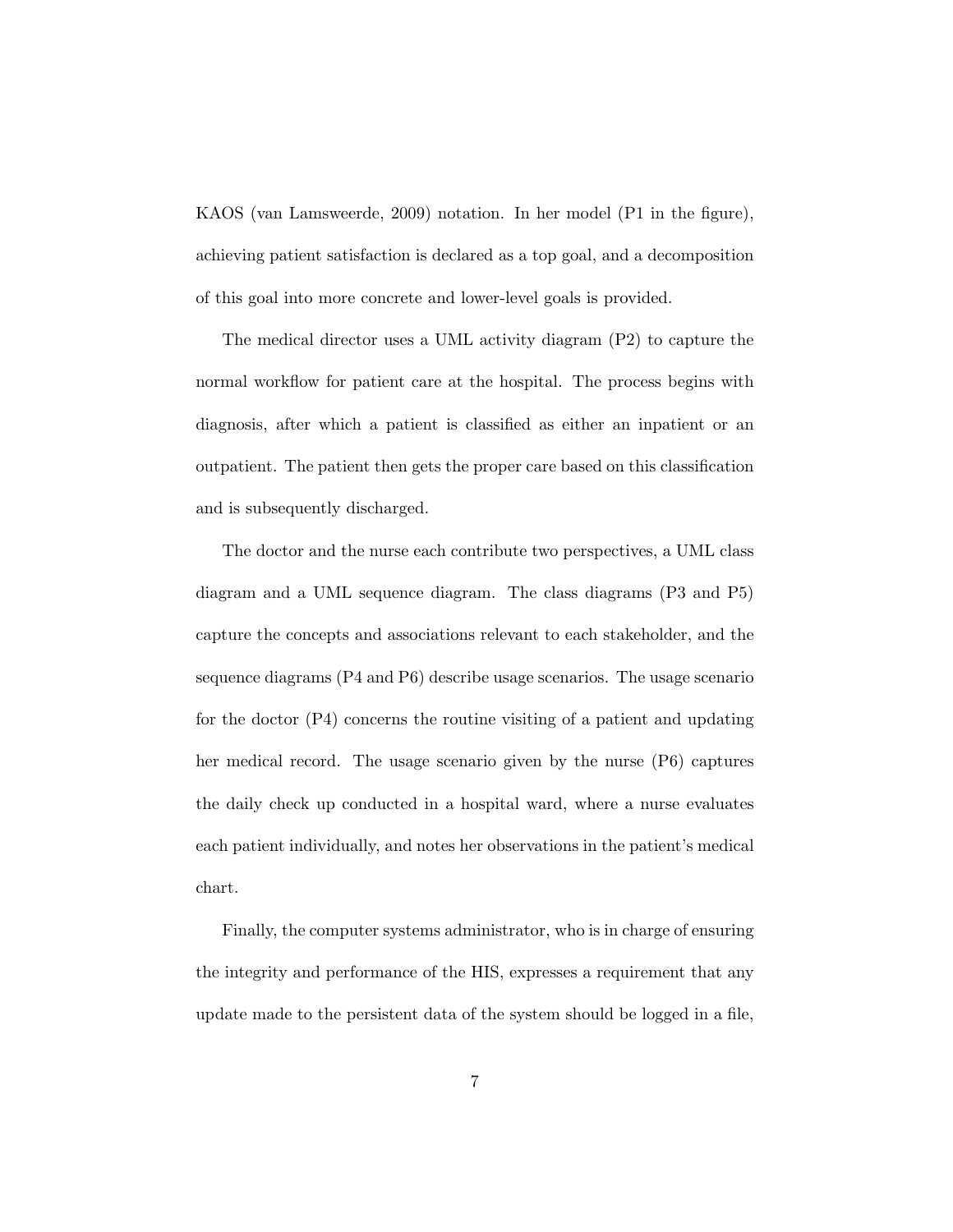so that problems can be tracked in case of a system failure. This requirement is modelled as a rewrite rule for sequence diagrams (P7). If the left hand side of the rule (denote  $L$ ) matches a fragment of a sequence diagram, then that fragment is rewritten with the right hand side of the rule (denoted  $R$ ). The left hand side would be deemed a match if  $update*()$  (i.e. a method whose name begins with the "update" prefix) is called on a persistent data object. If a match is found, the sequence diagram in question will be modified as prescribed by  $R$  (the right hand side). That is, SystemLog.append() is called after the update to append an entry to the system log.

The models in our example relate to one another in many ways. Some of these relationships are readily identifiable. For example, the objects in P4 are instances of the classes declared in P3, and the messages in P4 are occurrences of the class methods in P3. The relationship between P5 and P6 is similar. Another obvious pair of relationships are P7,P4 and P7,P6. The match between the left hand side of P7 and P4 is  $\{$  Object1  $\rightarrow$ :Doctor, Object2  $\rightarrow$  :MedicalRecord, update\*()  $\rightarrow$  update()}. The  $\operatorname{P7,P6}$  relationship is defined similarly.

There are also relationships whose existence is almost certain, but whose details cannot be established with full certainty because of terminological and structural differences between the perspectives. For example, an anal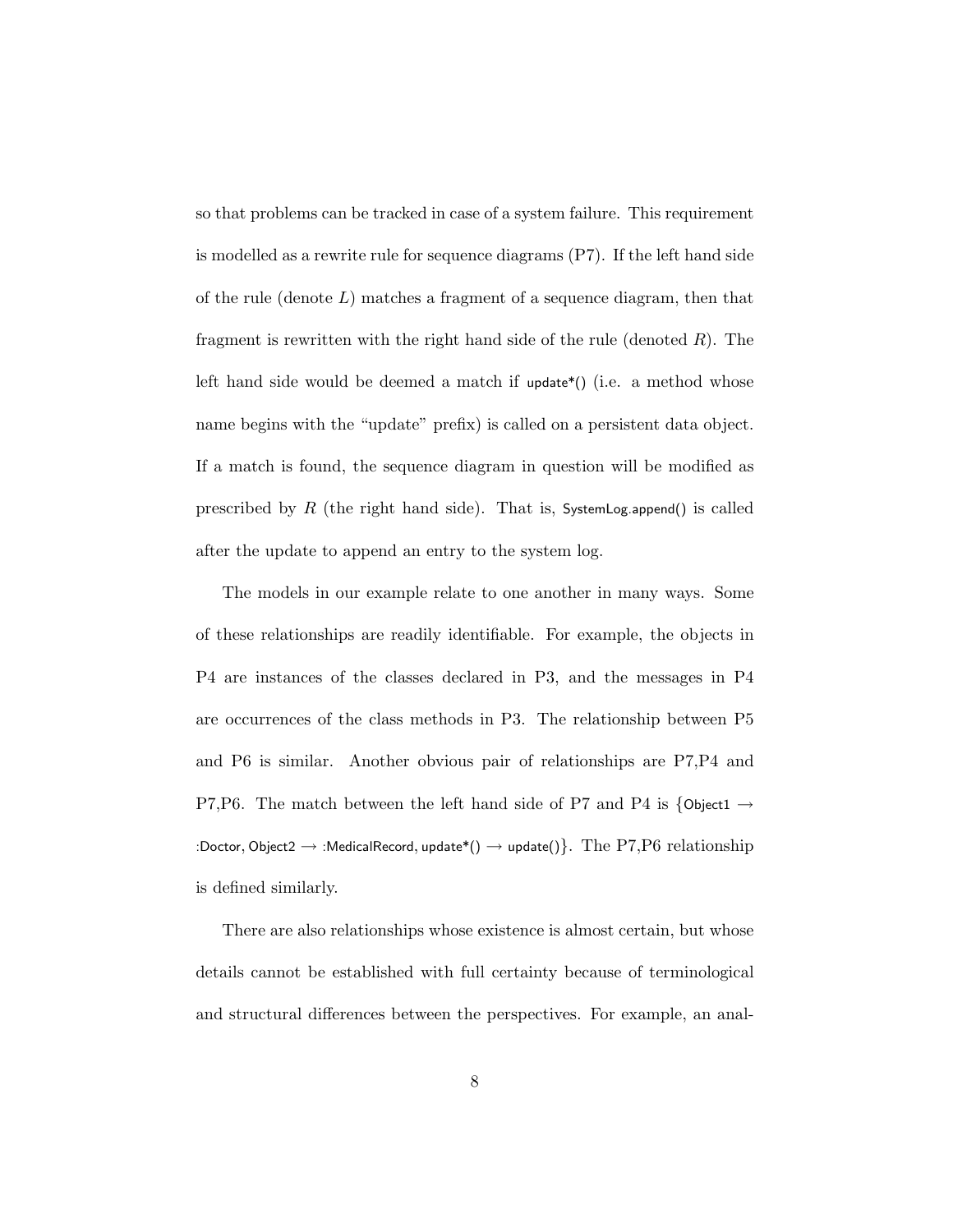ysis of P3 and P5 would hint at some possible overlaps between the two perspectives: the Patient class in P3 is likely to be the same as that in P5; MedicalRecord in P3 is likely to correspond to Chart in P5; and the aggregation between Patient and MedicalRecord in P3 may be an alternative representation of the assigned to link between Patient and Chart in P5. Unless these correspondences are explicitly validated with the stakeholders, one can never be entirely sure about their correctness. For example, it may turn out that the doctor's notion of Patient encompasses both inpatients and outpatients, while the nurse may mean only inpatients when she refers to Patient in her models. Similarly, MedicalRecord and Chart may be distinct entities.

There are several other relationships between the perspectives that are less obvious:

- Since P3 and P5 most likely have overlaps, P4 and P6 will be related as well, in the sense that they can access and modify shared objects. For example, it is possible for a doctor and a nurse to both want to update an individual patient's chart simultaneously. Hence, P4 and P6 may need to synchronize on accesses to shared objects.
- P2 implicitly characterizes the different states that a patient goes through at the hospital. Hence P2 would be related to the design of the Patient class in P3 and P5.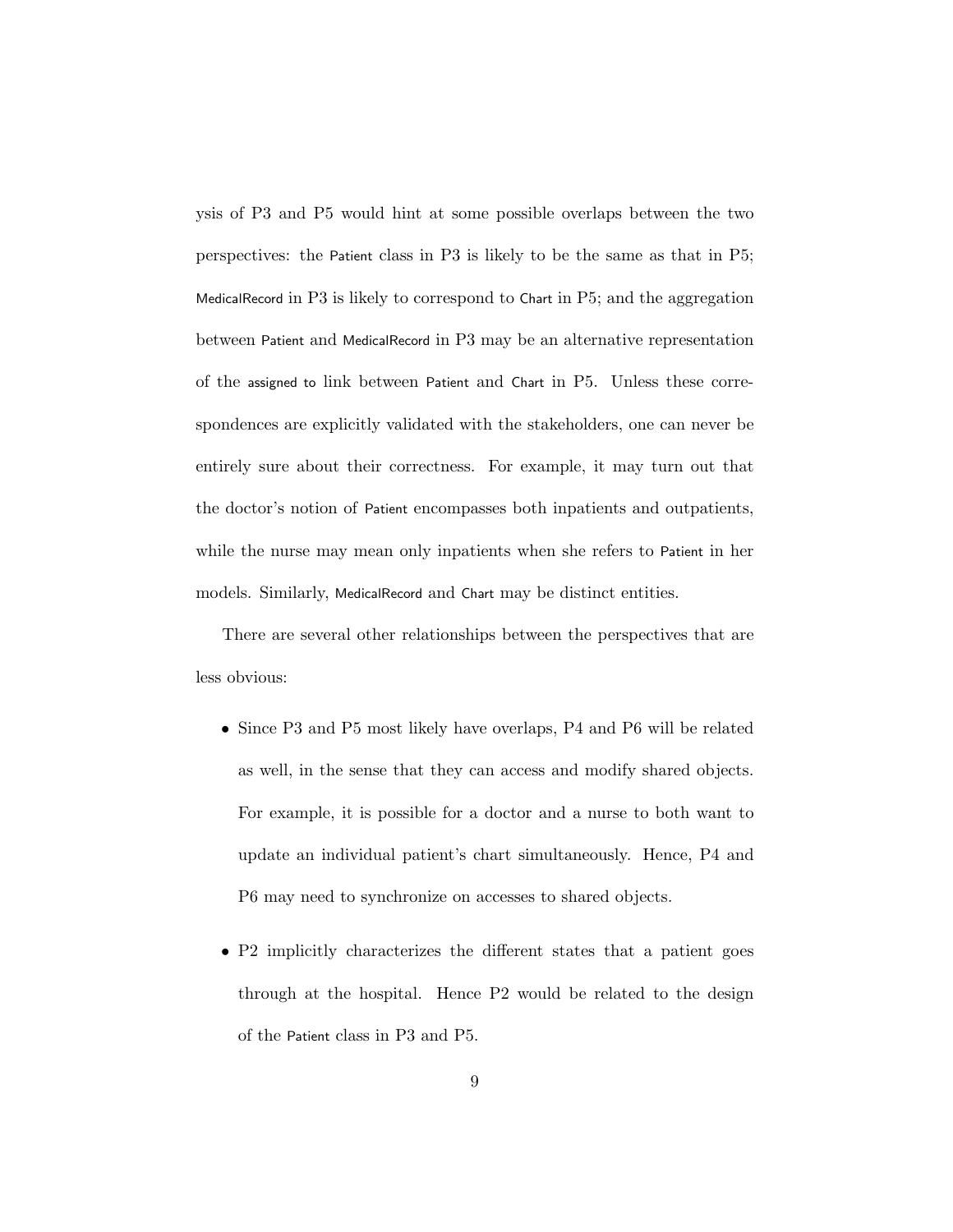

Figure 2: Relationships between the Perspectives of Figure 1

• Finally, at a higher level of abstraction, all P2–P7 contribute to the satisfaction of the system's main objectives, and are, directly or indirectly, traceable to the goals expressed P1.

In Figure 2, we have shown a bird's eye view of the perspectives in our example along with the relationships that capture the known or hypothesized interlocking constraints on the structure and behaviour of the perspectives. The use of perspectives made it a lot easier to ensure that all the stakeholders are properly represented, and much less likely to miss information that is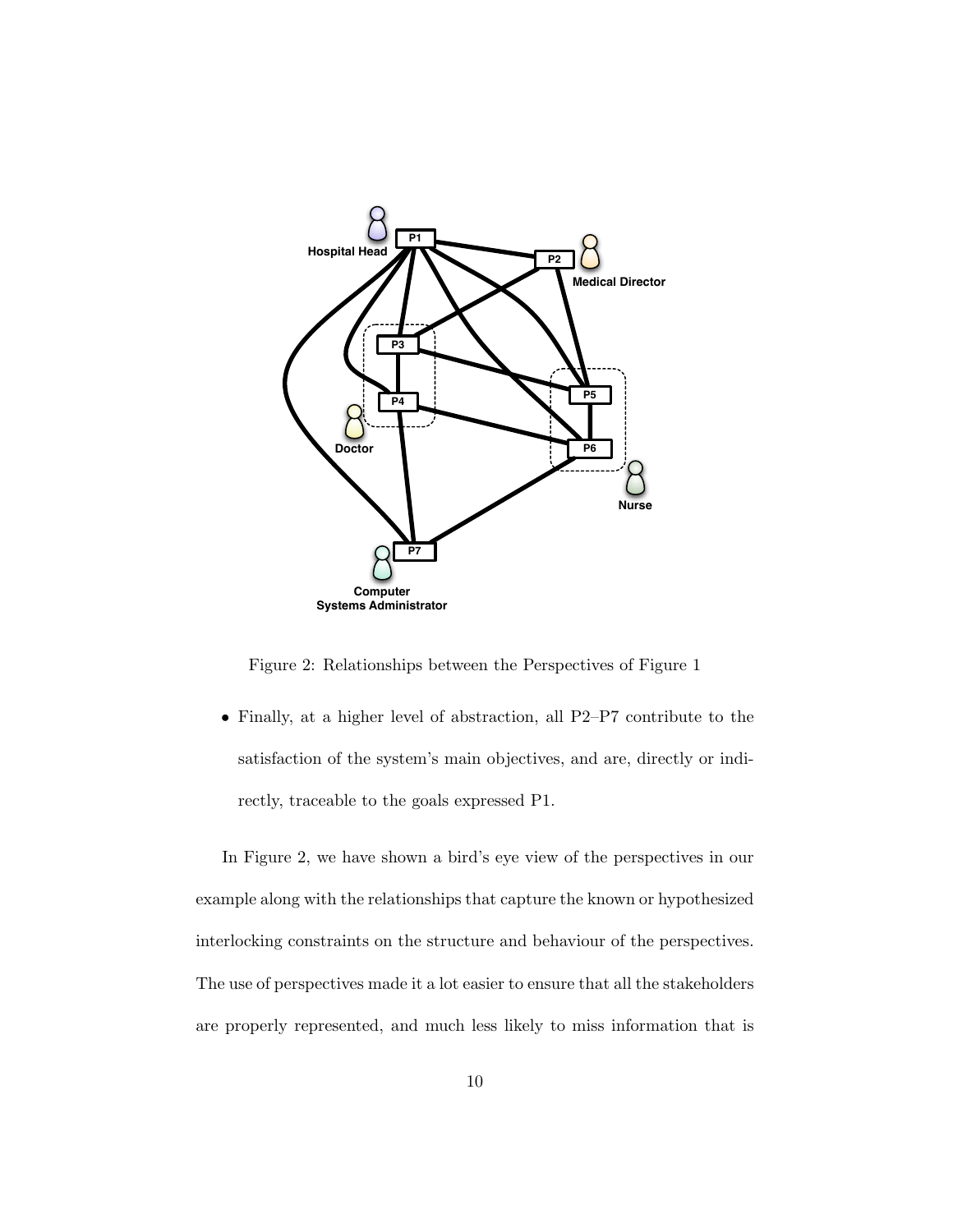critical to the success of the system. At the same time, the flexibility to have perspectives results in several inter-related models that need to be maintained independently and may be inconsistent with one another.

Effective use of perspectives in system development requires a systematic framework for management and integration of perspectives and resolving their inconsistencies. Viewpoints, as we describe in the subsequent sections, provide the foundation for such a framework.

# 3 Viewpoints

The basic building block for organizing and supporting multiple perspectives is a *viewpoint*. A viewpoint can be thought of as a combination of the idea of an agent, role, or knowledge source and the idea of a perspective. In software terms, a viewpoint is a loosely coupled, locally managed object which encapsulates a perspective about the system and domain, specified in a particular representation notation. Each viewpoint is composed of the following components, called slots:

- a domain delineating the part of the "world" the viewpoint is concerned with;
- a representation style defining the notation used by the specification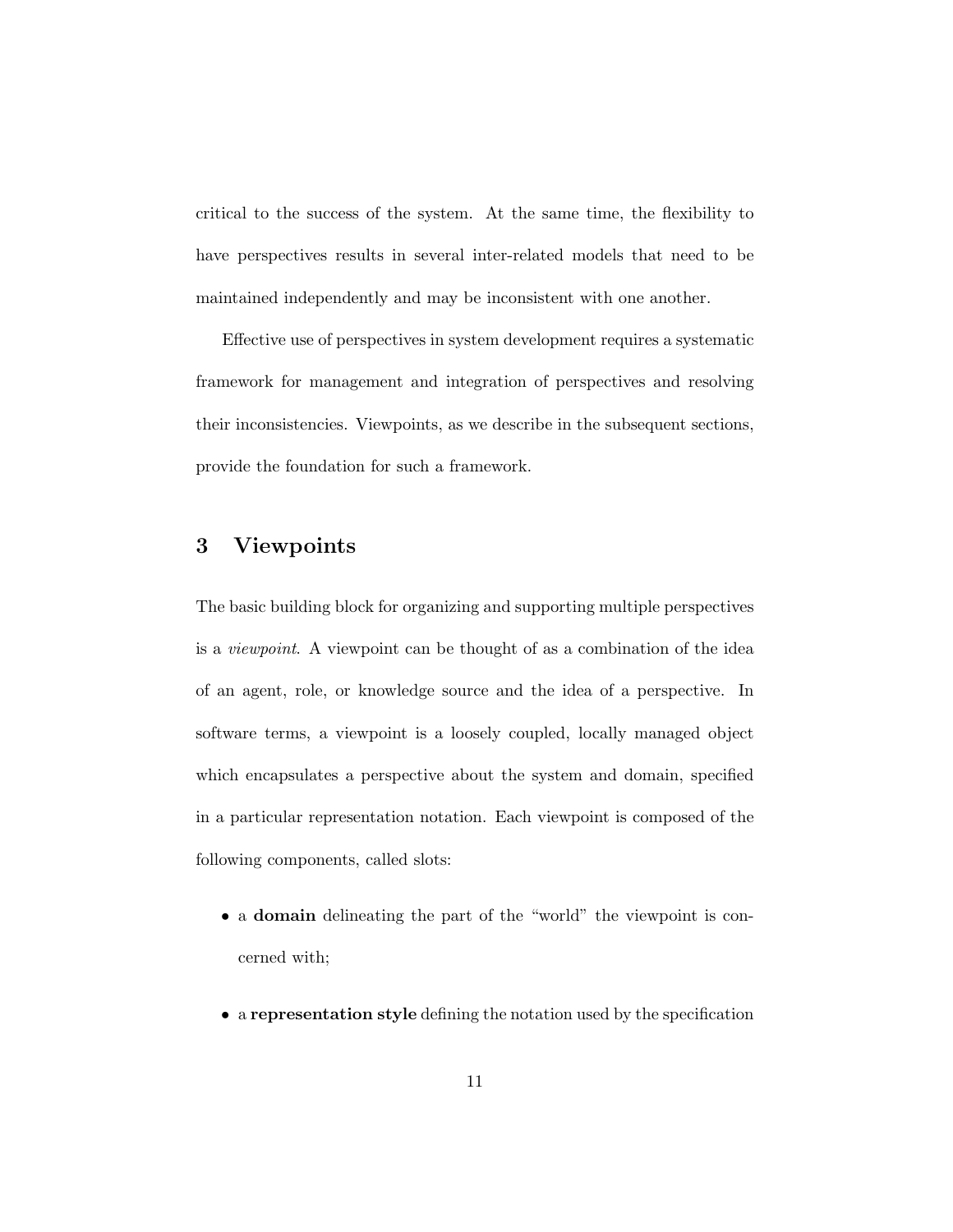slot (below);

• a specification expressing the perspective of interest, represented in the viewpoint's style

Additionally, a viewpoint may contain knowledge of the process of its design. This knowledge is captured using the following slots:

- a work plan describing the process by which the specification can be built;
- a work record giving an account of the history and current state of development

As an example, let us consider the specification provided by the medical director (P2) in the motivating example of the previous Section. In Figure 3, we have shown the complete viewpoint for this specification. The representation style of the viewpoint is UML activity diagrams, and the domain of concern is patient care. The specification is the medical director's current knowledge about the procedure for processing patients at the hospital, expressed as a UML activity diagram. The work plan explains how to build an activity diagram and how, and in what circumstances, to check consistency with the other viewpoints. The work record gives the current state of the specification and an account of its development in terms of the work plan.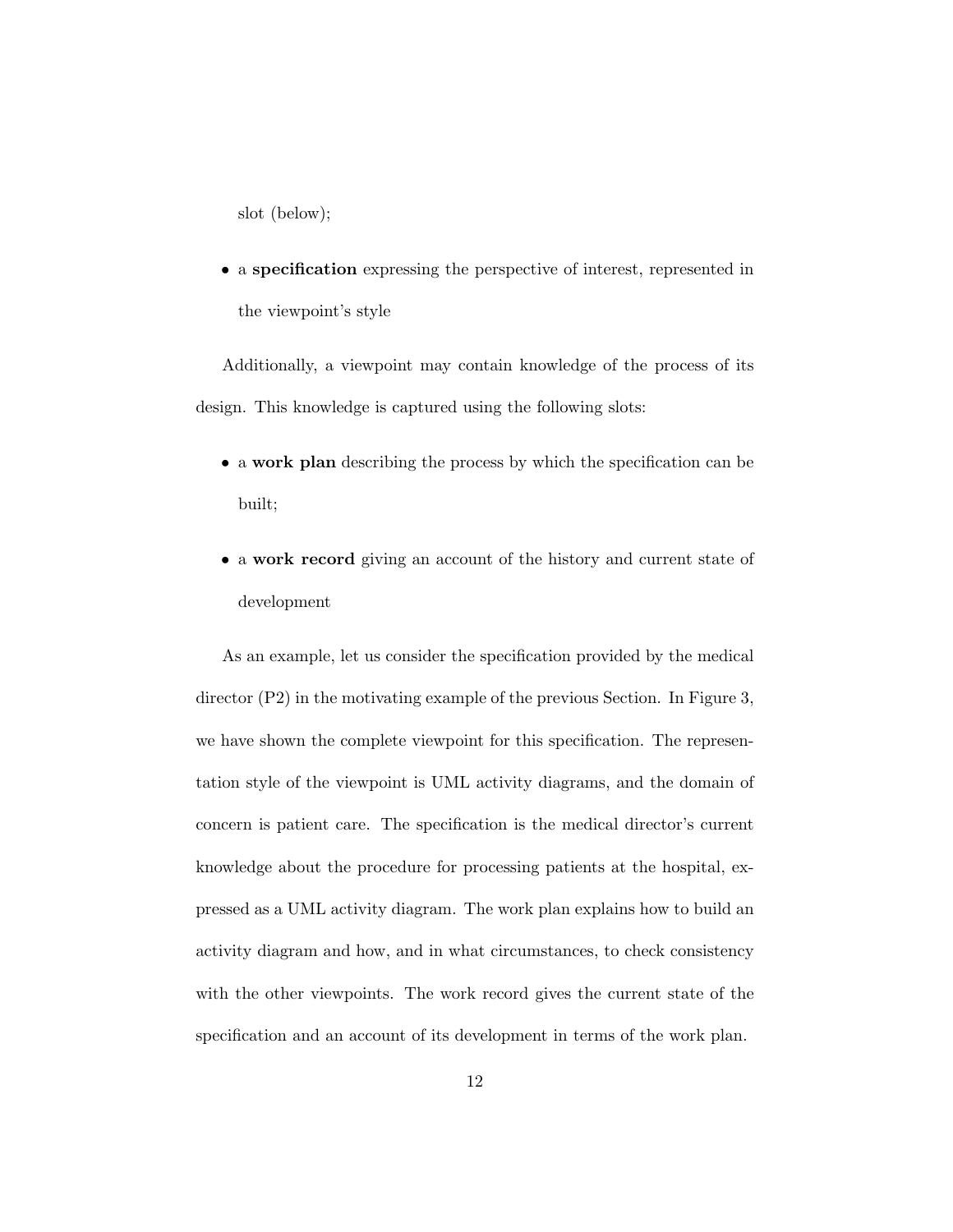

Figure 3: Complete Viewpoint for Perspective P2 of Figure 1

# 4 Relationships Between Viewpoints

The key feature that distinguishes viewpoint-based development from conventional development methods is that viewpoints are built and maintained independently of one another. This means that viewpoints are not just projections of a common underlying specification, but rather distinct and separately-evolving artifacts with potentially different vocabularies and frames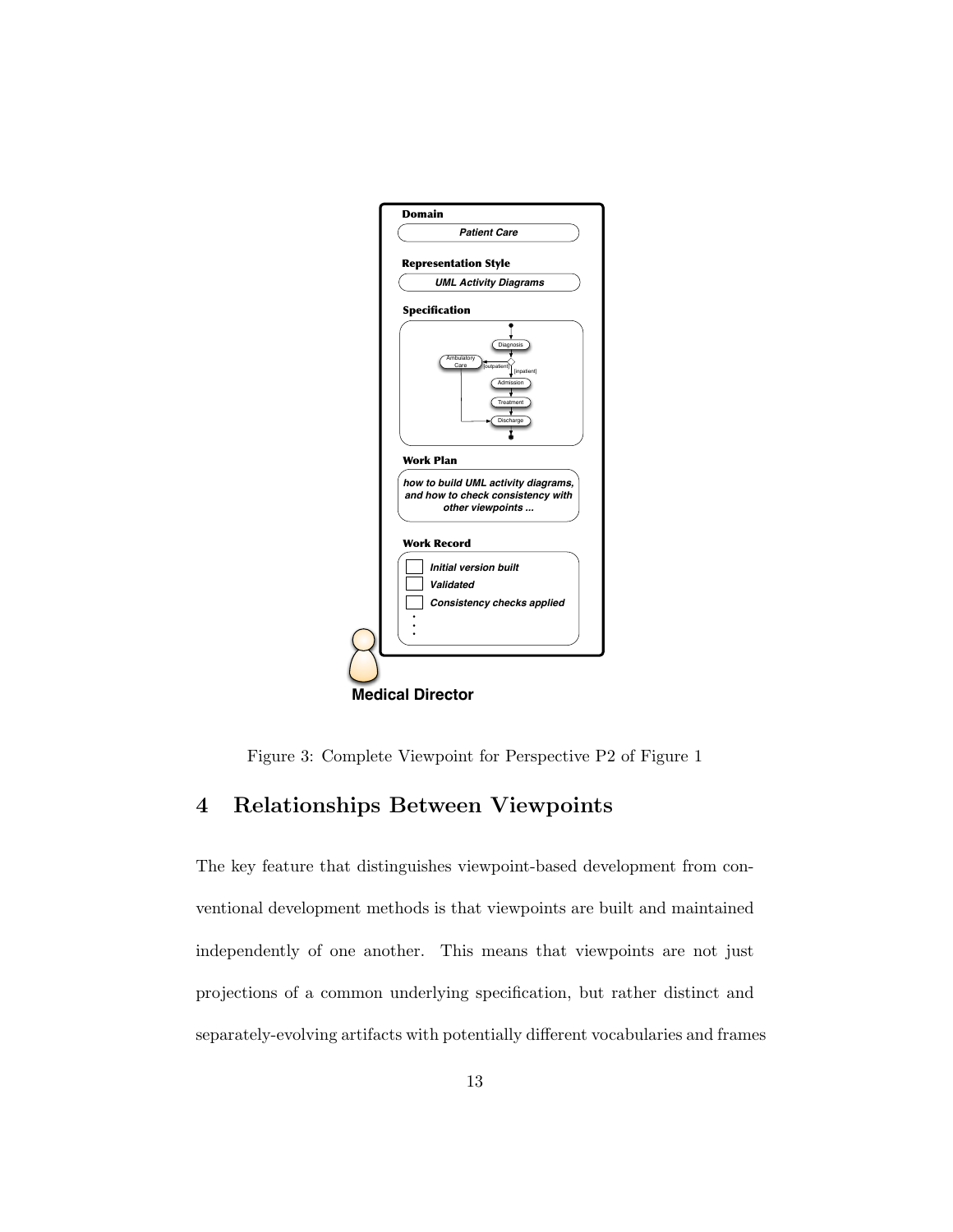of reference. As a result, one cannot merely rely on conventions (e.g., name or identifier equivalence between elements of different viewpoints) to give the desired relationships between the viewpoints. Instead, one needs to explicitly specify these relationships. Doing so is a critical prerequisite for any meaningful integration of the viewpoints, and for ensuring that the impact of changes made to the viewpoints can be properly analyzed, scoped, and propagated.

A relationship typically refers to an (explicit) mapping between the contents or interfaces of the specification slots in different viewpoints. In a broader sense, a relationship may also encompass the "organizational structure" of the development team (i.e., the owners of the viewpoints). In this article, we shall deal only with the former type of relationships, i.e., those between specifications.

There is no general rule as to what constitutes an inter-viewpoint relationship. This depends on a variety of factors, most importantly the semantics of the viewpoints involved, the stage of development the viewpoints are in, and the degree of detail one wishes to capture in a relationship.

In the remainder of this section, we illustrate some common relationships between specifications expressed as models. There is no restriction on the number of specifications an individual relationship can connect, but usually,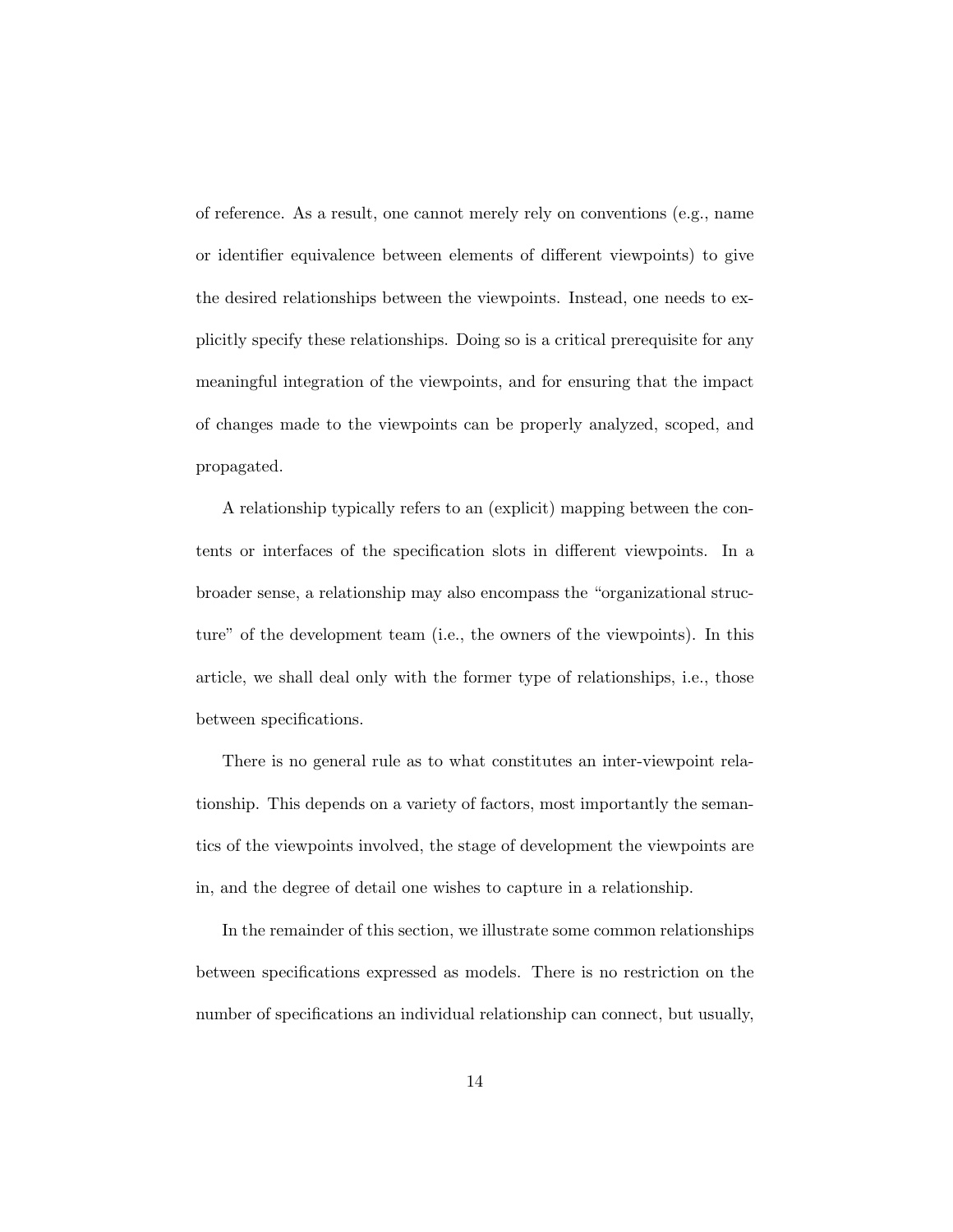relationships are defined pairwise, i.e., they are between two specifications. Our example relationships, shown in Figure 4, are all pairwise.

In Figure 4(a), we depict the relationship (denoted  $R$ ) between the perspectives contributed by the doctor (previously shown in Figure 1). The relationship specifies how the objects in the sequence diagram  $(V_2)$  correspond to the classes in the class diagram  $(V_1)$  through "instance of" mappings, and how the interaction messages in  $V_2$  correspond to the methods in  $V_1$  through "occurrence of" mappings. If the two diagrams are assumed to be views on a monolithic model of the system, this relationship is derivable from the underlying model and can hence be left implicit. But as we stated earlier, such an assumption is typically not made in viewpoint-based approaches, and as a result, the relationships are always specified explicitly.

In Figure 4(b), the specifications involved are in different abstraction layers.  $V_1$  is the extends–implements fragment of the meta-model for Java class diagrams, and  $V_2$  – an instance class diagram conforming to the meta-model. The relationship between these specifications is a type function mapping each element of  $V_2$  to an element of  $V_1$ . The relationship respects the structure of the specifications, in the sense that if it maps an edge  $e$  of  $V_2$  to an edge  $u$  of  $V_1$ , it will also map the endpoints of  $e$  to those of  $u$ . Such preservation of structure ensures that the edges in the  $V_2$  are well-typed.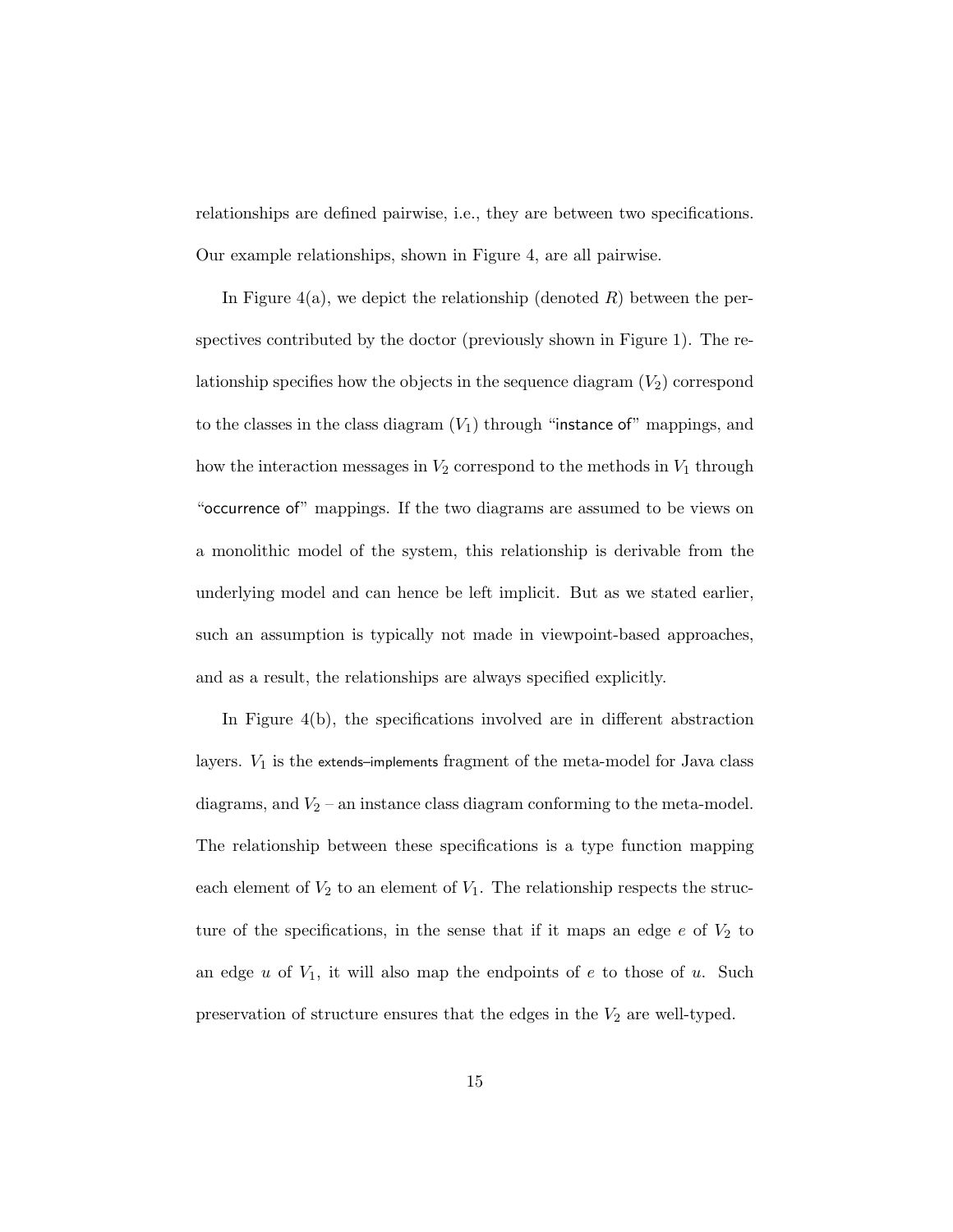



Figure 4: Different Types of Relationships between Viewpoints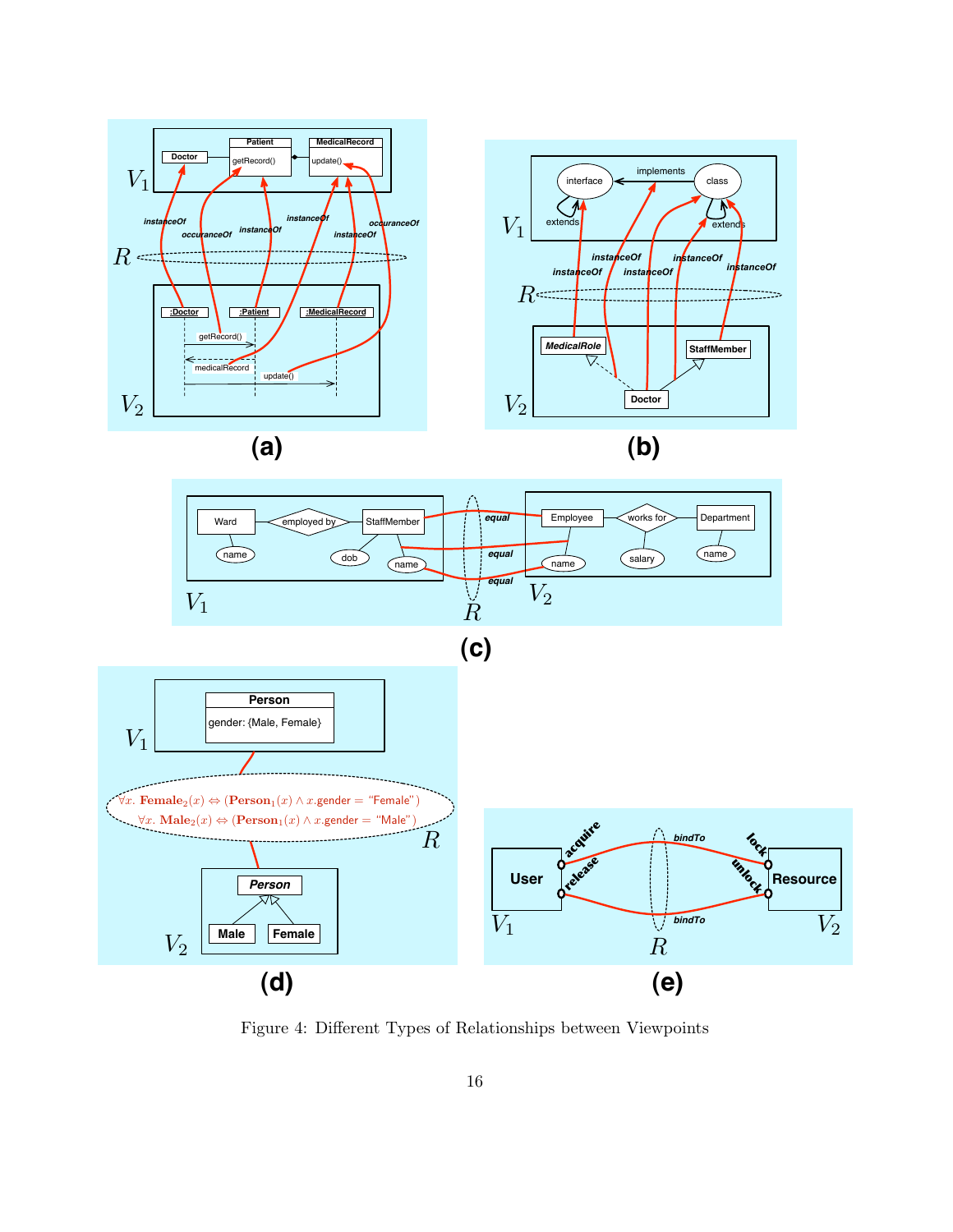Our next example, in Figure  $4(c)$ , shows the relationship between two perspectives on the data schema of the hospital's payroll subsystem. Both perspectives are described as entity-relationship diagrams. The vocabularies used by the perspectives differ, but there are conceptual overlaps between the perspectives. These overlaps are specified by a mapping that equates the corresponding elements. The relationship in Figure  $4(c)$  states that the entity referred to as StaffMember in  $V_1$  is the same as Employee in  $V_2$ . Further the relationship declares the name attribute of these two entities (as well as the edges linking name to the respective entities) as being equivalent. For a problem of this size, the relationship may be created by hand, but larger problems require automation, usually achieved through heuristic techniques for finding concept matches. These techniques are almost always inexact, i.e., they may yield matches that are incorrect, or they may miss correct matches. Despite this, the techniques can be of significant assistance to a human expert for exploring the relationships between different stakeholder vocabularies.

The relationships we talked about so far were expressed as collections of tuples of the form  $(e_1, e_2)$  where  $e_1$  and  $e_2$  are elements of different specifications. While tuple-based techniques are very common and widely used, they are not the only possible way for specifying inter-viewpoint relation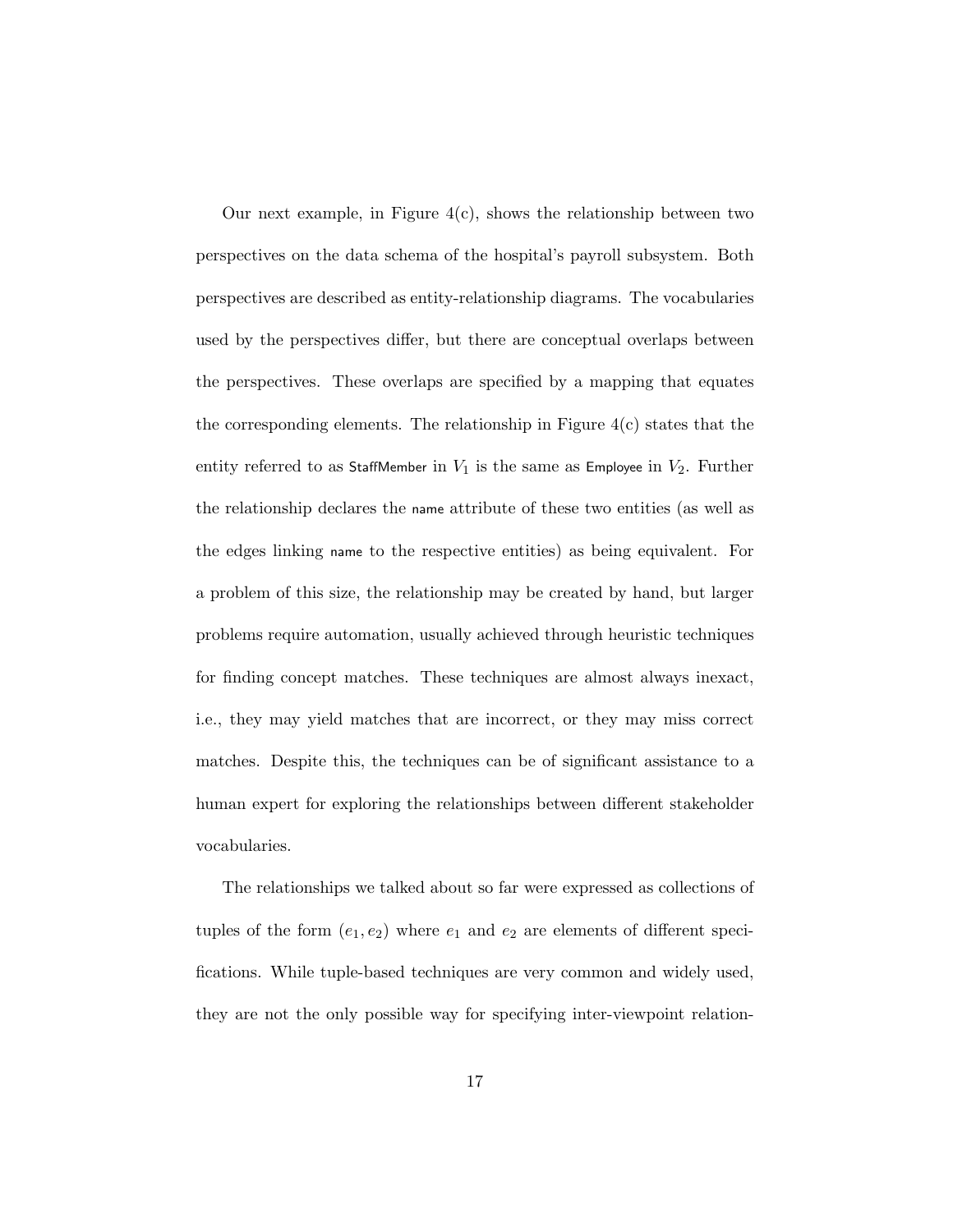ships. For example, a relationship may be expressed declaratively using logical formulas. An example is given below:

In Figure 4(d),  $V_1$  and  $V_2$  are two alternative ways of expressing the concept of a person along with their gender.  $V_1$  models gender as an attribute of the Person class, whereas  $V_2$  models gender through sub-classing. This structural discrepancy between the viewpoints is more conveniently expressed using first-order logic formulas than tuples of mapped elements. The formulas shown in the figure specify how Female and Male in  $V_1$  relate to Person in  $V_2$ . To avoid ambiguity, predicate names in the formulas are subscripted with a number denoting the model of origin. For example, Person<sub>1</sub> refers to Person in  $V_1$ .

As a final illustration, we consider, in Figure  $4(e)$ , the relationship between viewpoints capturing different components of a system. In contrast to all our previous examples, the relationship in Figure 4(e) is not between the contents of the viewpoints involved, but rather between their interfaces (viewpoint contents are not shown). Here,  $V_1$  denotes a user process that accesses shared resources during its execution, and  $V_2$  is one such resource. The relationship between  $V_1$  and  $V_2$  describes how the two components are supposed to bind together, hence establishing a communication channel between them. More specifically, the relationship requires that the acquire (resp.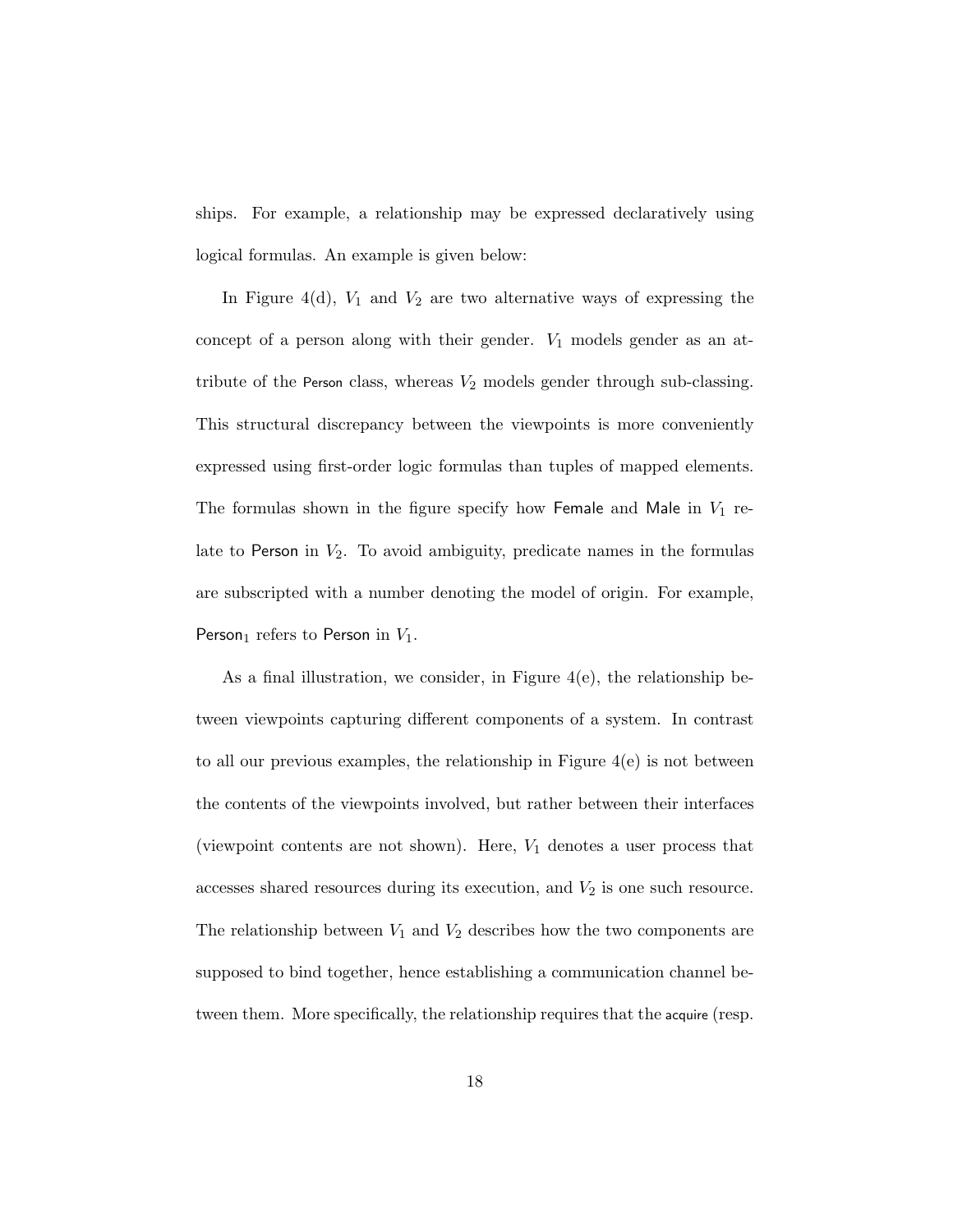release) action from  $V_1$  should synchronize with lock (resp. unlock) from  $V_2$ .

# 5 Principles Underlying Viewpoints

The use of viewpoints in software engineering is motivated primarily by the *separation of concerns* principle – the observation that, for a large and complex system, it is more effective to build several partial specifications that focus on individual concerns, rather than to attempt to construct a single monolithic specification for the whole system.

Separation of concerns may be carried out along different dimensions. For example, in the motivating problem described in Section 2, the areas of concern were defined along the organizational roles of the involved participants (hospital head, doctors, nurses, etc.). A finer-grained separation could result in developing independent viewpoints for every relevant participant, e.g., individual doctors and nurses.

The factors influencing the choice of dimensions along which viewpoints are built are many. They include, among others, the nature of the problem at hand, organizational considerations, the degree of involvement of the stakeholders, component architecture of the system, the development teams' dynamics, and policies for future maintenance of the system.

Separation of concerns naturally leads to the related principle of *het-*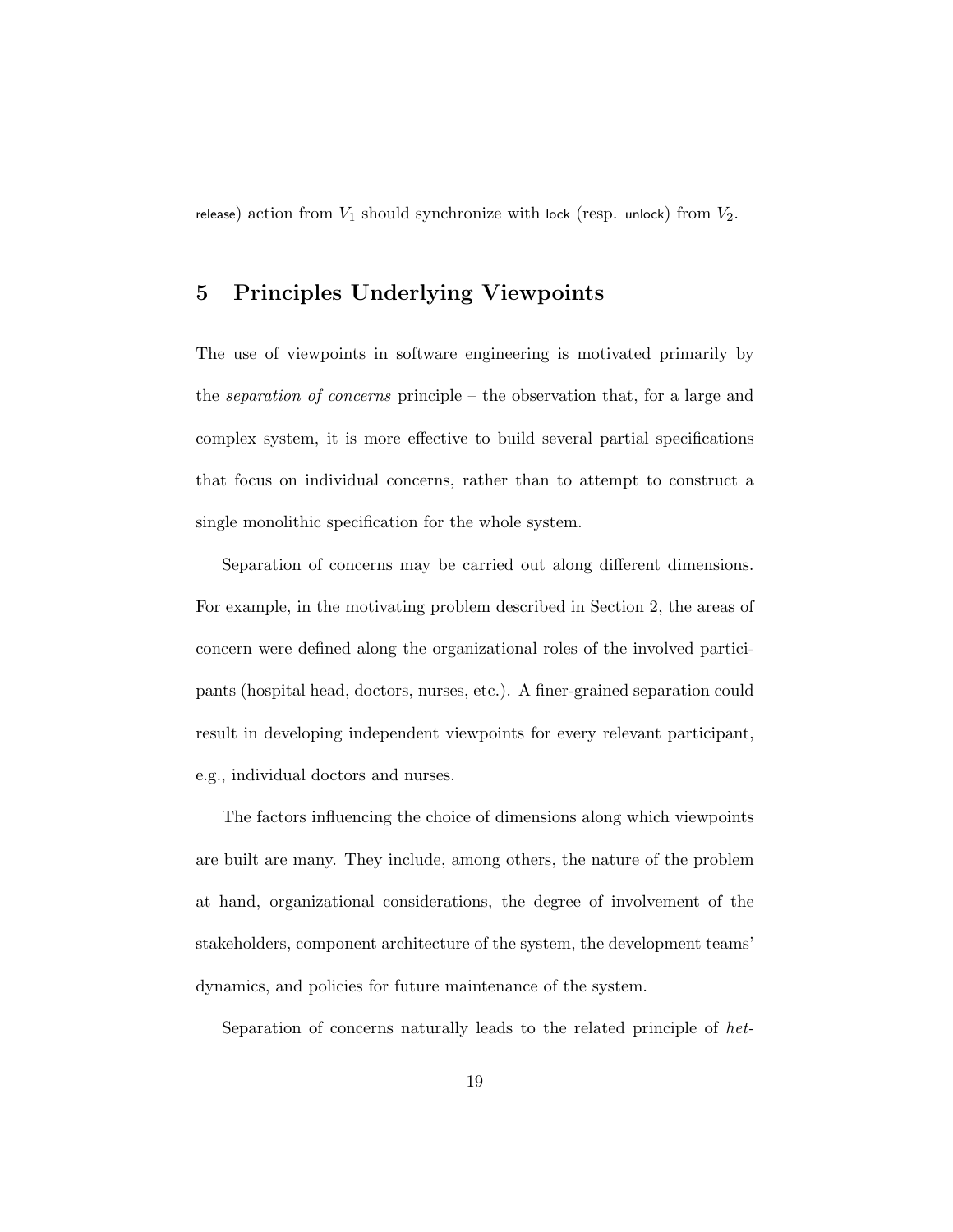*erogeneity of representation*. Viewpoints reinforce this principle by allowing participants to choose the notation in which they want to describe their perspectives. The choice of notation for each viewpoint is recorded explicitly in the representation style slot of that viewpoint.

The next major principle underlying viewpoints is *decentralization* – the idea that the knowledge within each viewpoint is maintained and manipulated locally. Decentralization moves away from any notion of a monolithic system specification that can be managed globally. Such flexibility becomes particularly crucial for development teams that are spread across multiple geographical sites. Decentralization makes it possible for the members of these teams to function independently without having to constantly coordinate their work with one another.

A consequence of having multiple viewpoints in a project is the inevitable inconsistencies that arise between them. The approach taken by viewpoints is that of *living with inconsistency*. In other words, there is no requirement that a set of viewpoints should always be consistent. This stance towards inconsistencies draws on two important observations: Firstly, immediate resolution of inconsistencies can be highly intrusive, particularly in early stages of development, e.g., the requirements elicitation phase, where ambiguities and conflicts tend to occur too frequently. Having to address every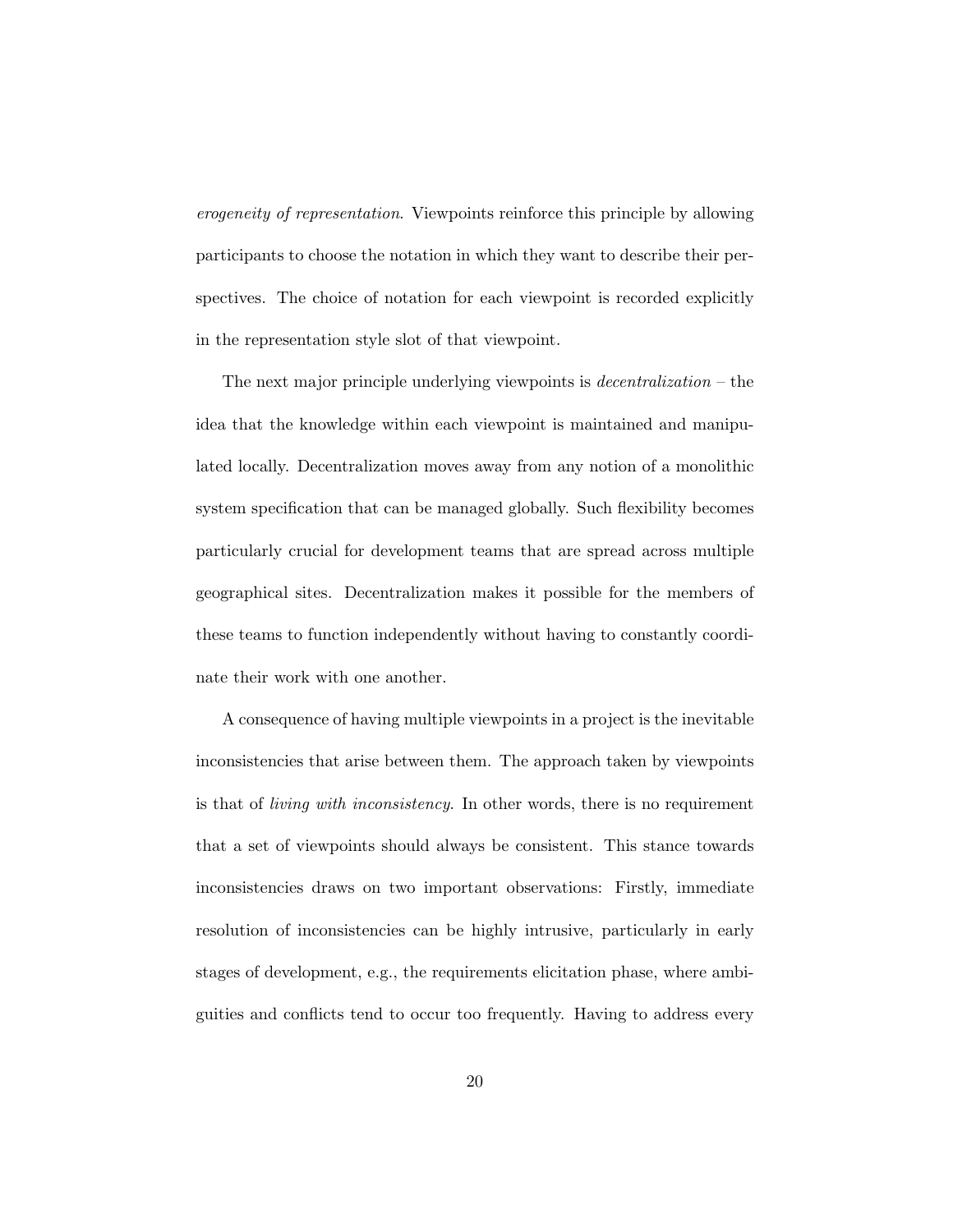inconsistency as soon as it arises can adversely affect productivity.

Secondly, maintaining consistency at all times can lead to premature commitment to decisions that have not yet been sufficiently analyzed. For example, resolving an inconsistency identified at the requirements stage may require information from the detailed design stage which might not have yet even started. Hence, any attempt to fix the inconsistency early on may fail to amend the problem, and can in fact even worsen it.

Obviously, living with inconsistency should not be viewed as suggesting living with defects in the final system. What this principle does promote is the flexibility to deal with each inconsistency at the right time.

## 6 Viewpoint Integration

Viewpoint integration is primarily concerned with ensuring that a set of viewpoints fit together in a consistent way while retaining their original structure. In this sense, viewpoint integration is often synonymous with *inconsistency management*. Despite the general desire to maintain viewpoints as independent objects, there are situations where a collection of viewpoints need to be combined into a single larger specification, e.g., to gain a unified perspective, to build a complete blueprint for the system, or to better explore the interactions among viewpoints. To this end, viewpoint integration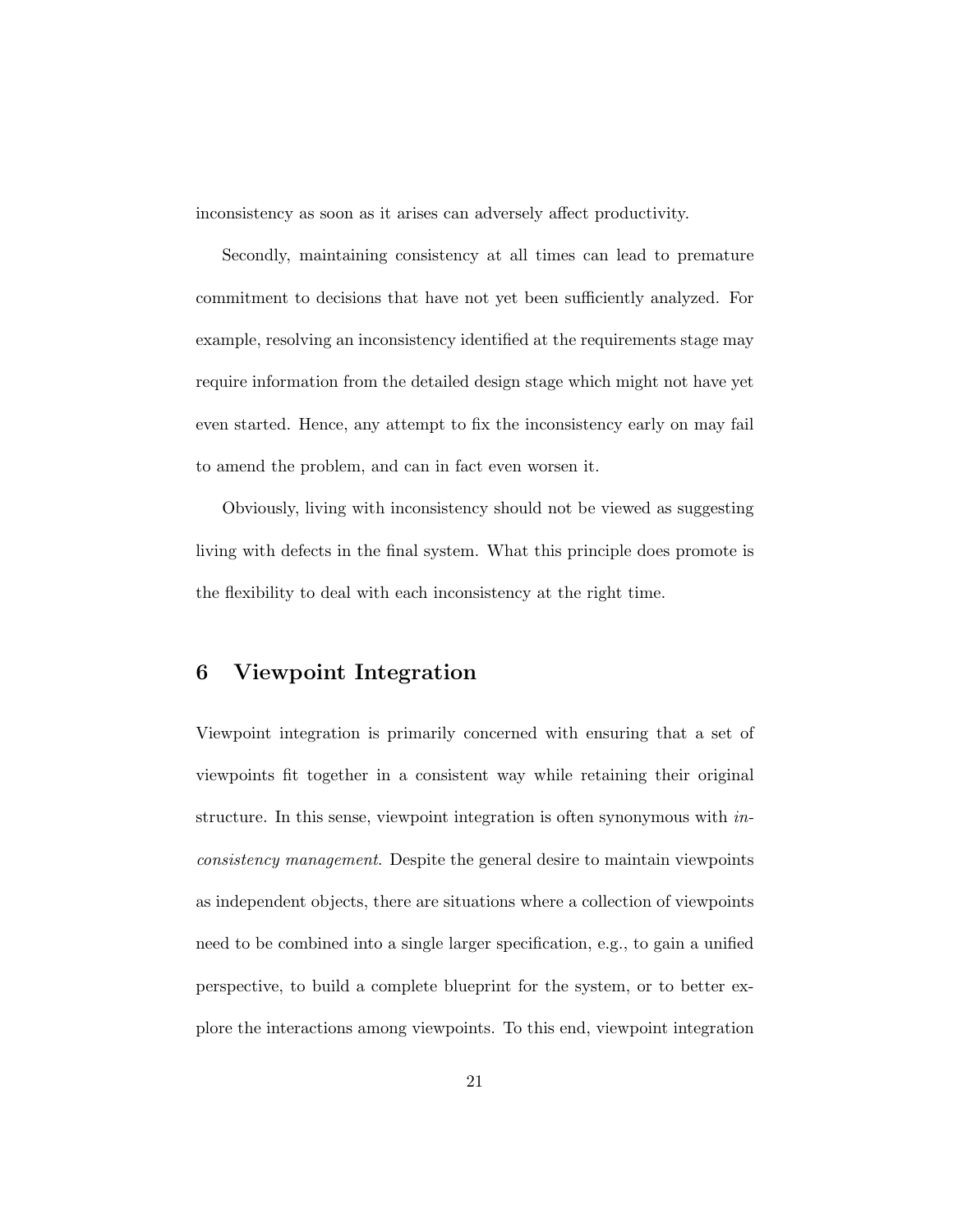may further encompass three other activities, called *merging*, *parallel composition* and *weaving*. We briefly explain and exemplify each of these four facets of integration.

#### 6.1 Inconsistency Management

Consistency is usually defined using inter-viewpoint rules expressing the desired constraints that must hold between viewpoints. As an example, a consistency rule that one might want to express over the viewpoints in Figure  $4(a)$  is that each message in the sequence diagram has a corresponding method in the class diagram. This is captured by the following rule:

$$
\begin{array}{lcl} \varphi & = & \forall \; msg, \; obj, \; cls \cdot \; \textsf{Target}(\mathit{msg}, \mathit{obj}) \land R(\mathit{obj}, \mathit{cls}) \Longrightarrow \\ \\ & & \exists \; mtd \cdot \textsf{MethodOf}(\mathit{mtd}, \mathit{cls}) \land R(\mathit{msg}, \mathit{mtd}). \end{array}
$$

In the above formula,  $R(x, y)$  holds if x and y are related by an interviewpoint relationship (see the relationship R in Figure 4(a));  $Target(x, y)$ holds if message x is invoked on object y in the sequence diagram; and MethodOf $(x, y)$  holds if x is a method of class y in the class diagram. In this example, the viewpoints satisfy  $\varphi$ ; but if we, say, remove the getRecord() method from the Patient class in  $V_1$ , the rule would no longer hold.

Inconsistency management is the process of handling the potential plethora of consistency rules, an example of which was shown above, and dealing with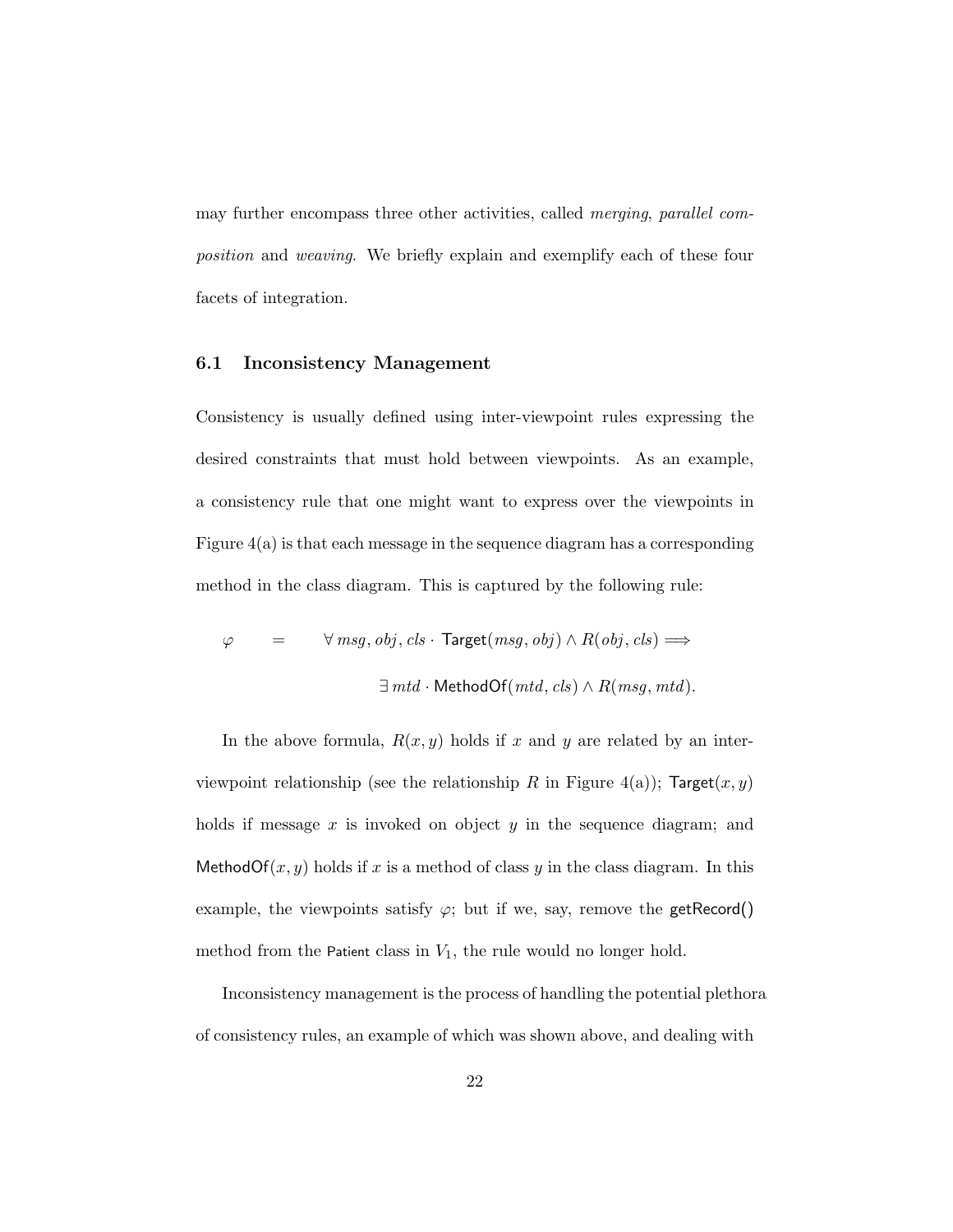the viewpoints when the rules fail to hold. Inconsistency management involves several steps:

- Consistency *checking*, focusing on monitoring, detecting, and reporting of consistency rule violations.
- Inconsistency *classification*, focusing on identifying the kinds of inconsistencies detected. Inconsistencies may be classified according to their causes, or according to pre-defined kinds prescribed by developers.
- Inconsistency *handling*, focusing on acting in the presence of inconsistencies. For example, when an inconsistency is detected, the appropriate response may be to ignore, tolerate, resolve, or circumvent it.
- Inconsistency *measurement*, focusing on calculating the impact of inconsistencies on different aspects of development, and prioritizing the inconsistencies according to the severity of their impact. The actions taken to handle an inconsistency typically depend on the results of inconsistency measurement.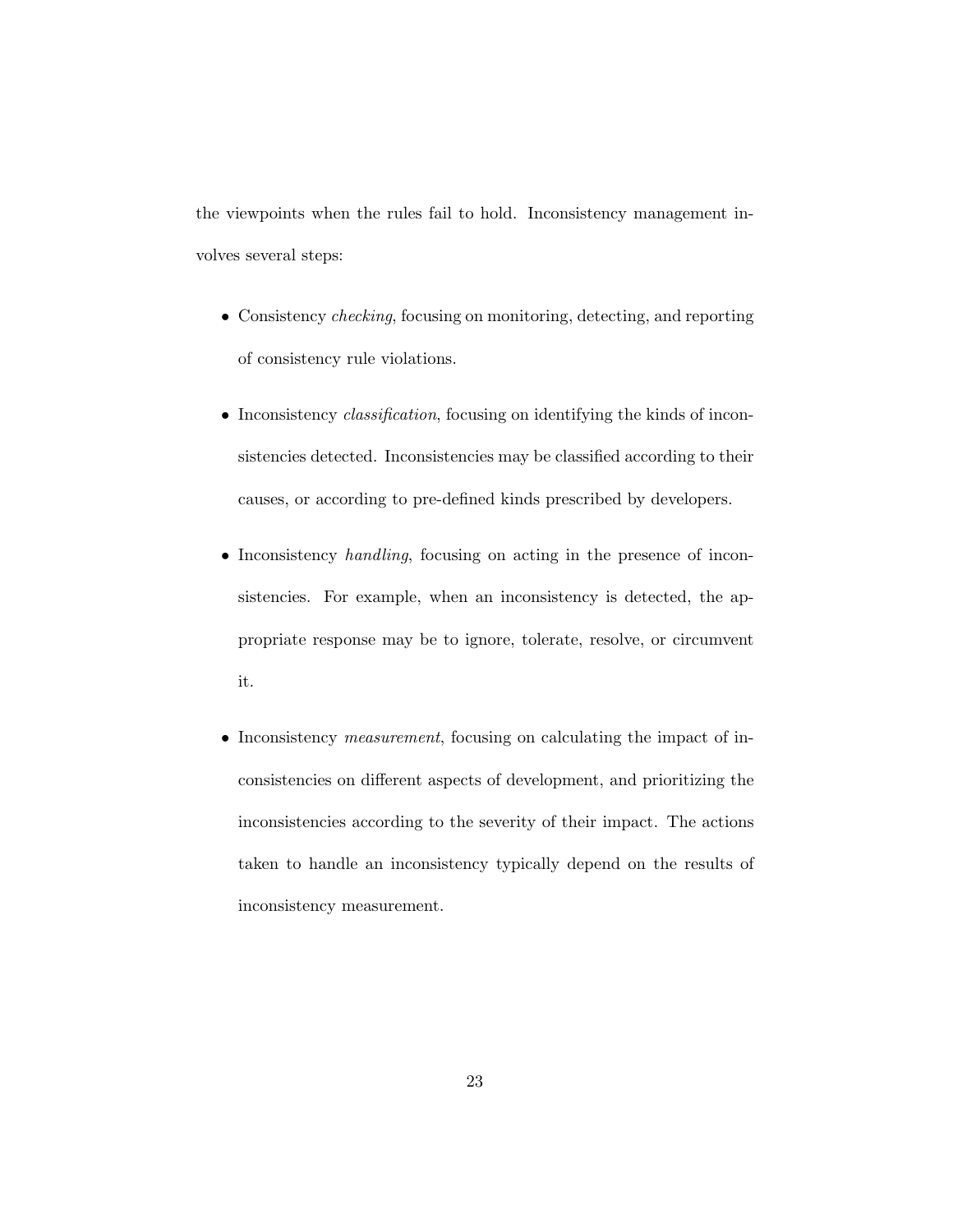

Figure 5: Merge Result for the Viewpoints of Figure  $4(c)$ 

## 6.2 Merging of Viewpoints

The main goal of merging is unification of overlaps between viewpoints. More precisely, given a set of viewpoints, merge combines the viewpoints together in a way that only one copy of the overlapping parts is included in the result. This property is known as *non-redundancy*.

To illustrate merge, consider the two viewpoints in Figure  $4(c)$  and the relationship that specifies their overlaps. Figure 5 shows the merge of these viewpoints (with respect to the relationship between them). This merge is redundancy-free because it has only one copy of the common parts. This ensures that database instances created over the merged schema will not have data redundancies.

Non-redundancy is only the most basic requirement for merge. Viewpoint merging is often subject to additional correctness criteria. The most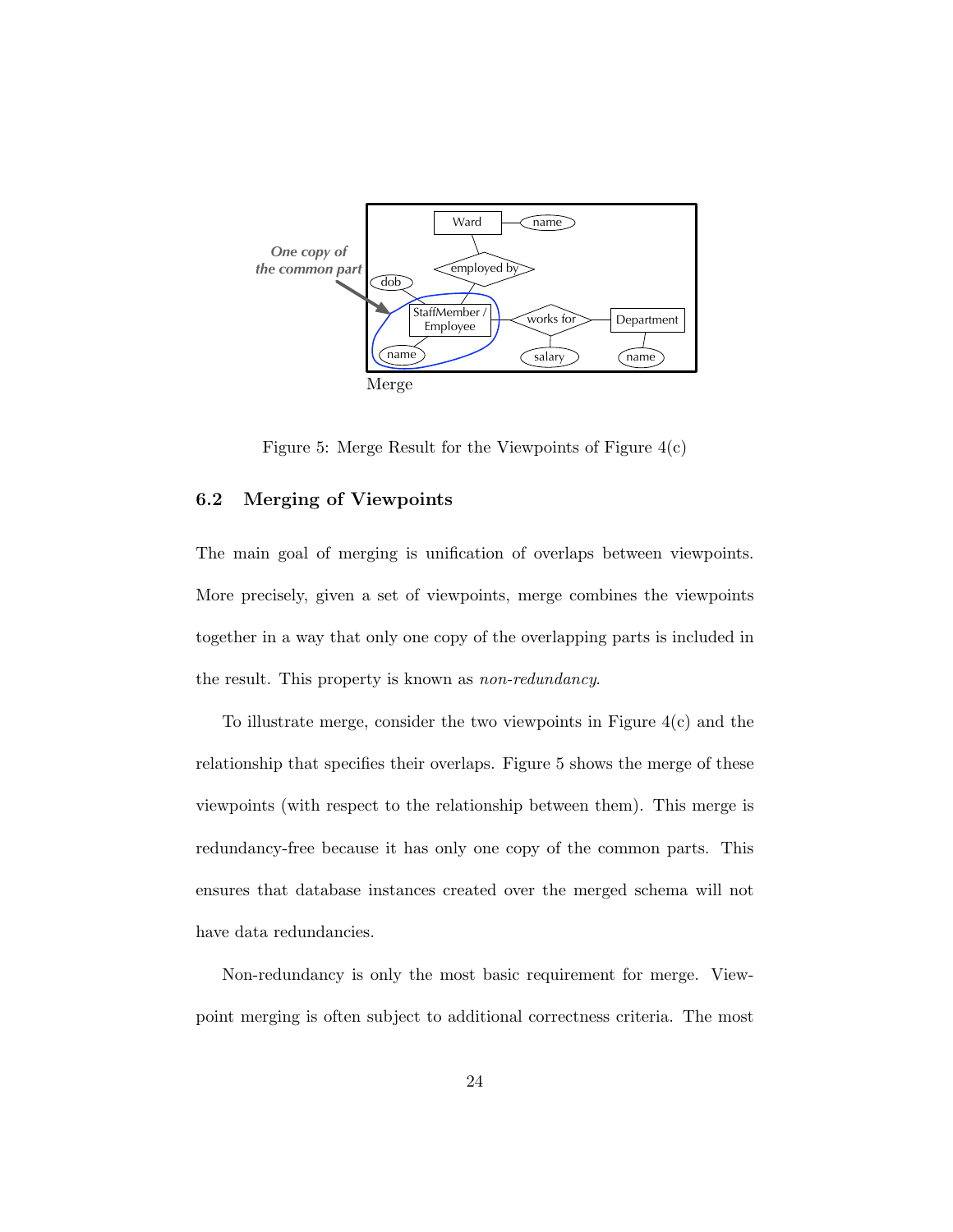notable of these criteria are:

- *Completeness*: Merge should not lose information, i.e., it should represent all the source viewpoints completely.
- *Minimality*: Merge should not introduce information that is not present in or implied by the source viewpoints.
- *Semantic Preservation*: Merge should support the expression and preservation of semantic properties. For example, if viewpoints are expressed as state machines, one may want to preserve their temporal behaviours to ensure that the merge properly captures the intended meaning of the source viewpoints.
- *Totality*: Merge should be well-defined for *any* set of viewpoints, whether or not they are consistent. This property is of particular importance if one wants to tolerate inconsistency between the source viewpoints.

These additional criteria are not universal to all model merging problems. For example, completeness and minimality, in the strong sense described above, may be undesirable if viewpoint merging involves conflict resolution as well, in which case the final merge can potentially add or delete information. Semantic preservation may be undesirable when one wants to induce a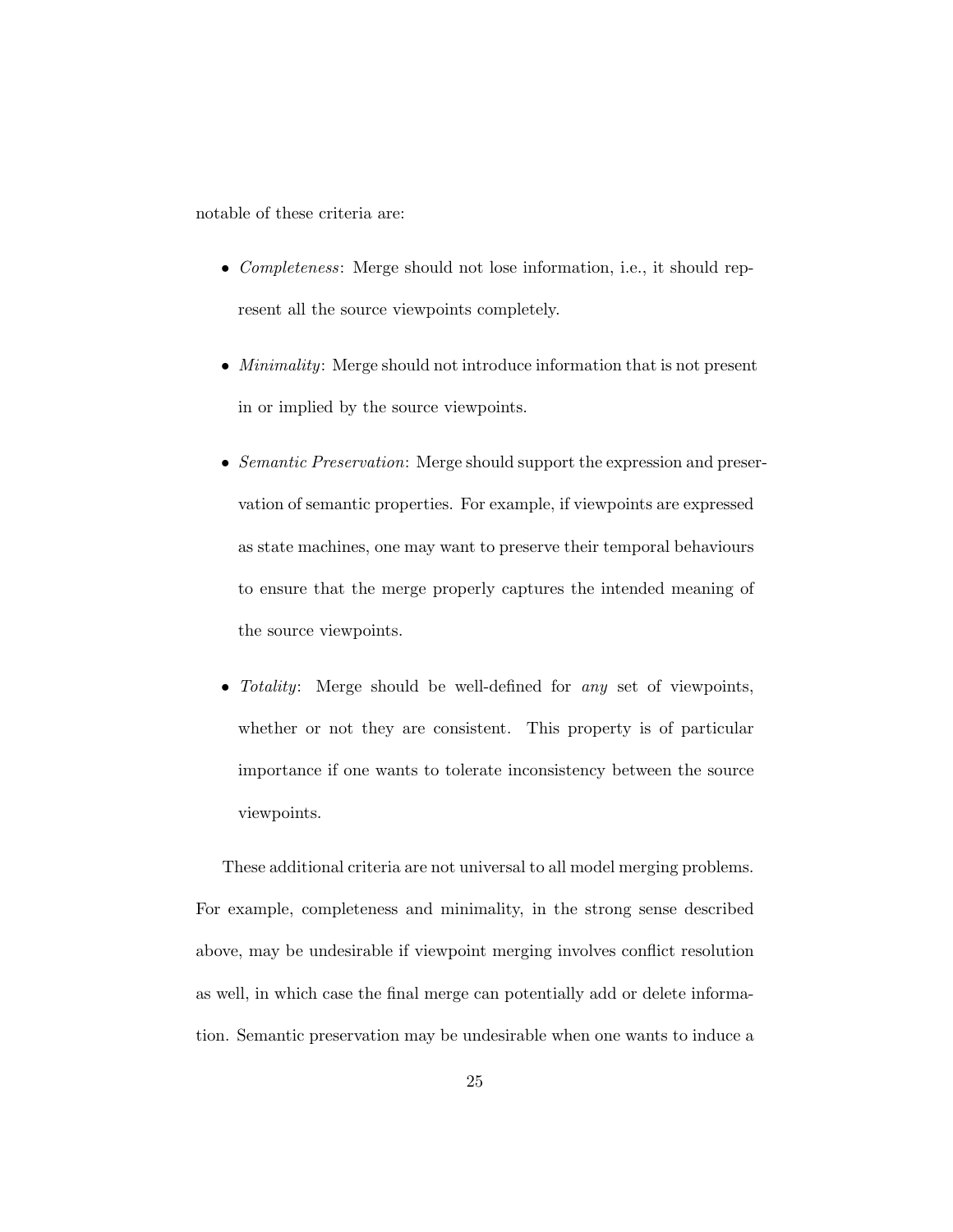design drift or perform an abstraction during merge. Such manipulations are usually not semantics-preserving. And, totality may be undesirable when the source viewpoints are expected to seamlessly fit together. In such a case, the source viewpoints should be made consistent before they are merged.

### 6.3 Parallel Composition of Behavioural Viewpoints

Parallel composition refers to the process of assembling a set of behavioural viewpoints that capture different components of a system, and verifying that the result fulfills the properties of interest.

In contrast to merge, the inter-viewpoint relationships built for parallel composition are between the interfaces of the viewpoints, and not between their internal contents. As such, the line of sight of the relationships into the viewpoints is limited to the interfaces that the viewpoints expose to the outside world. A second difference between parallel composition and merge is that, in parallel composition, multiple copies of the same viewpoint may be participating to denote the fact that the system has multiple components of the same type.

Figure 6 shows a simple component diagram, expressed in the visual modelling notation of the Darwin architectural language (Magee *et al.*, 1995). The diagram describes the interconnections between three concur-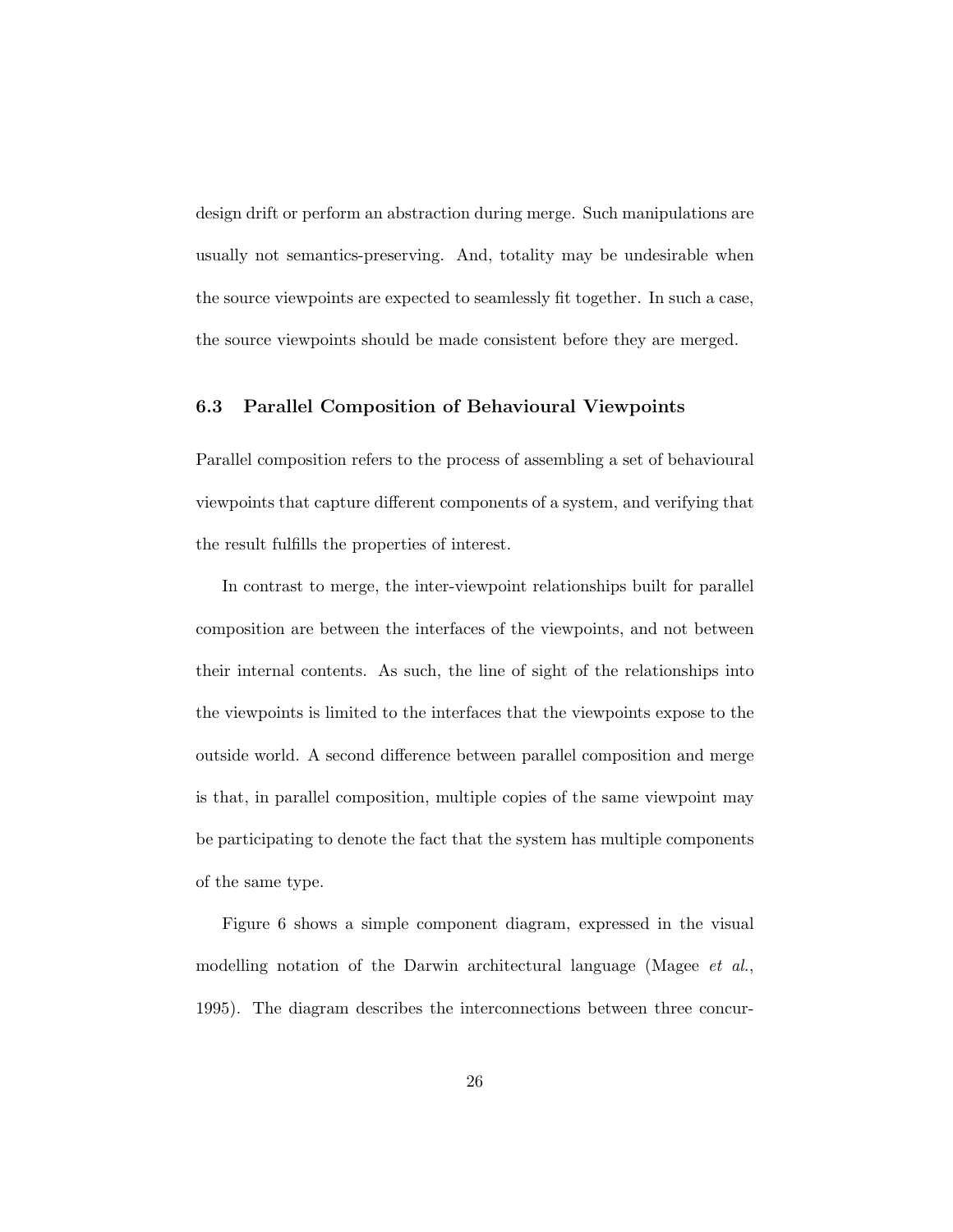

Figure 6: Interconnections between Concurrent Processes

rent processes in the hospital system:  $C_1$ , the process taken by a doctor to add a prescription to a patient's chart;  $C_2$ , the process taken by a nurse to update a patient's chart after a checkup; and  $C_3$ , the process representing a patient's chart as a resource. The semantics of the relationships between the processes in Figure 6 is the same as that of the relationship R in Figure  $4(e)$ , discussed earlier.

The behaviours of  $C_1-C_3$  are shown in Figures 7(a)–(c), respectively. The notation used to describe these behaviours is Labelled Transition Systems (LTSs) (Milner, 1989). To make sure that patients' charts are protected against concurrent changes, accesses to  $C_3$  by  $C_1$  and  $C_2$  need to be mutually exclusive.

The parallel composition of  $C_1-C_3$  is shown in Figure 7(d). We have used the LTS Analyzer (LTSA) tool (Magee & Kramer, 2006) for expressing and computing the parallel composition. In Figure 7(e), we show the speci-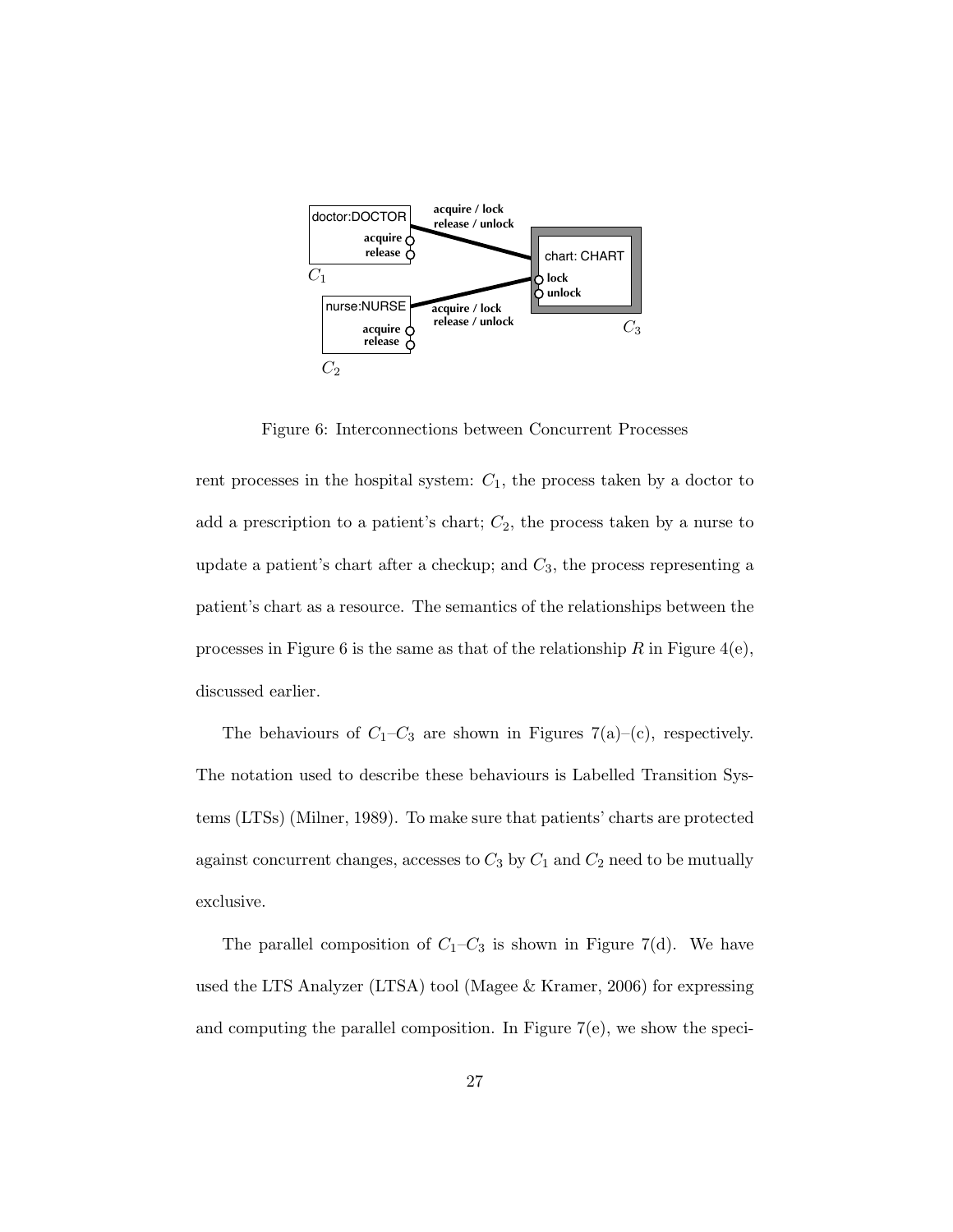

Figure 7: Specification of Processes and Their Parallel Composition

fication of the processes and their parallel composition in the input language of the LTSA tool.

As seen from Figure 7(d), an update made by the doctor is preceded by doctor.chart.lock (i.e., doctor's request to acquire access to the chart), and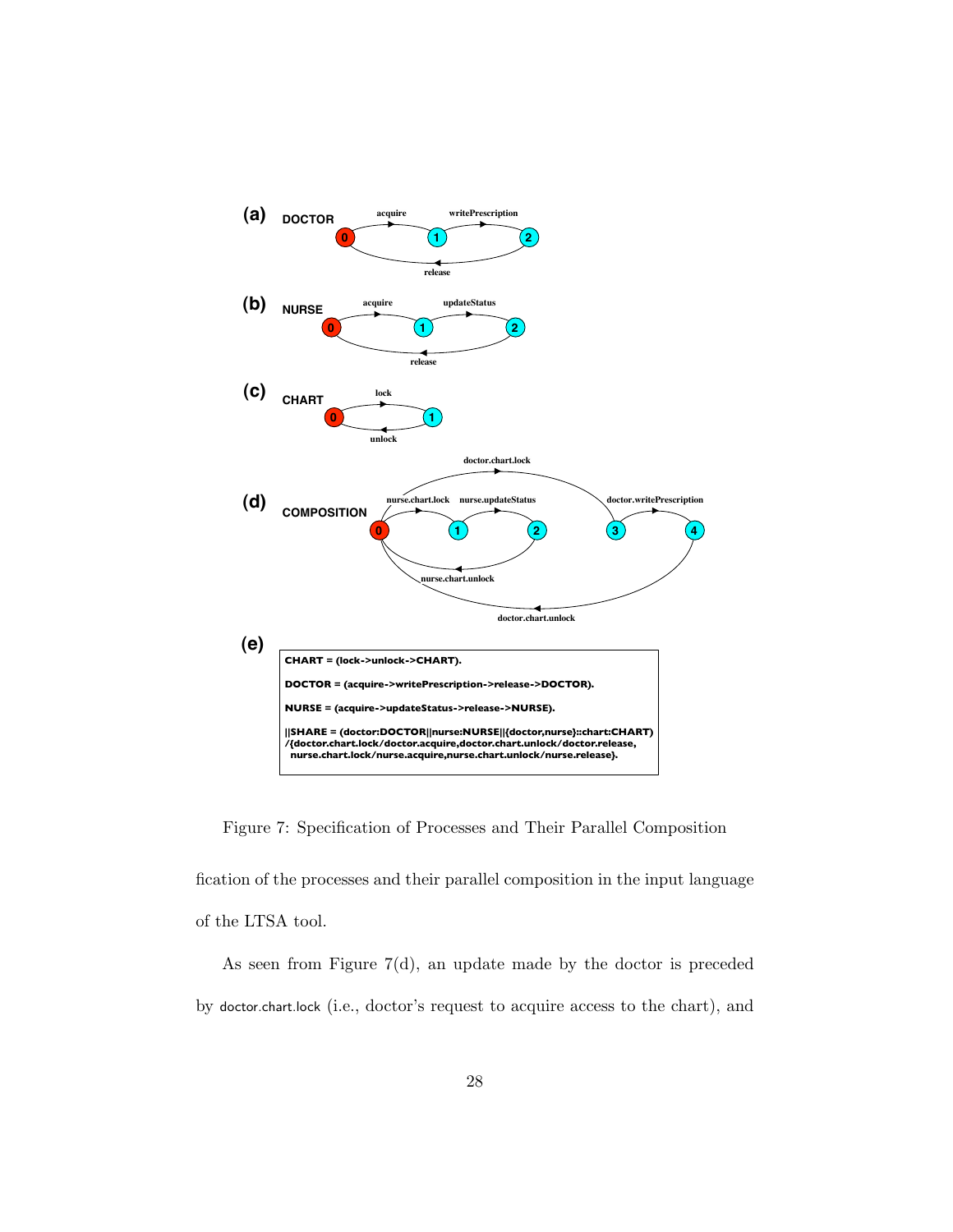followed by doctor.chart.unlock (i.e., doctor's request to release the chart). The same is true for the nurse: her update is preceded by nurse.chart.lock and followed by nurse.chart.unlock. By computing a parallel composition like this, one can verify that the updates are mutually exclusive.

### 6.4 Weaving of Aspectual Viewpoints

Weaving is the predominant notion of integration in Aspect-Oriented Software Development (AOSD) (Filman *et al.*, 2004). AOSD is an attempt to provide better functional decomposition in complex systems. This can in part be achieved by means of encapsulating different concerns into distinct system components. However, some concerns defy encapsulation as they cut across many parts of the system. A classic example of a cross-cutting concern is logging which affects all logged activities in a system. The perspective of the Computer Systems Administrator (P7) in Figure 1 illustrated this concern for sequence diagrams.

Given a set of cross-cutting concerns and a base system, weaving is the process of incorporating the concerns into the base system. If no base system is provided, weaving would refer to the process of incorporating the given concerns into one another. Weaving operators may be implemented in various ways depending on the nature of the base system and the concerns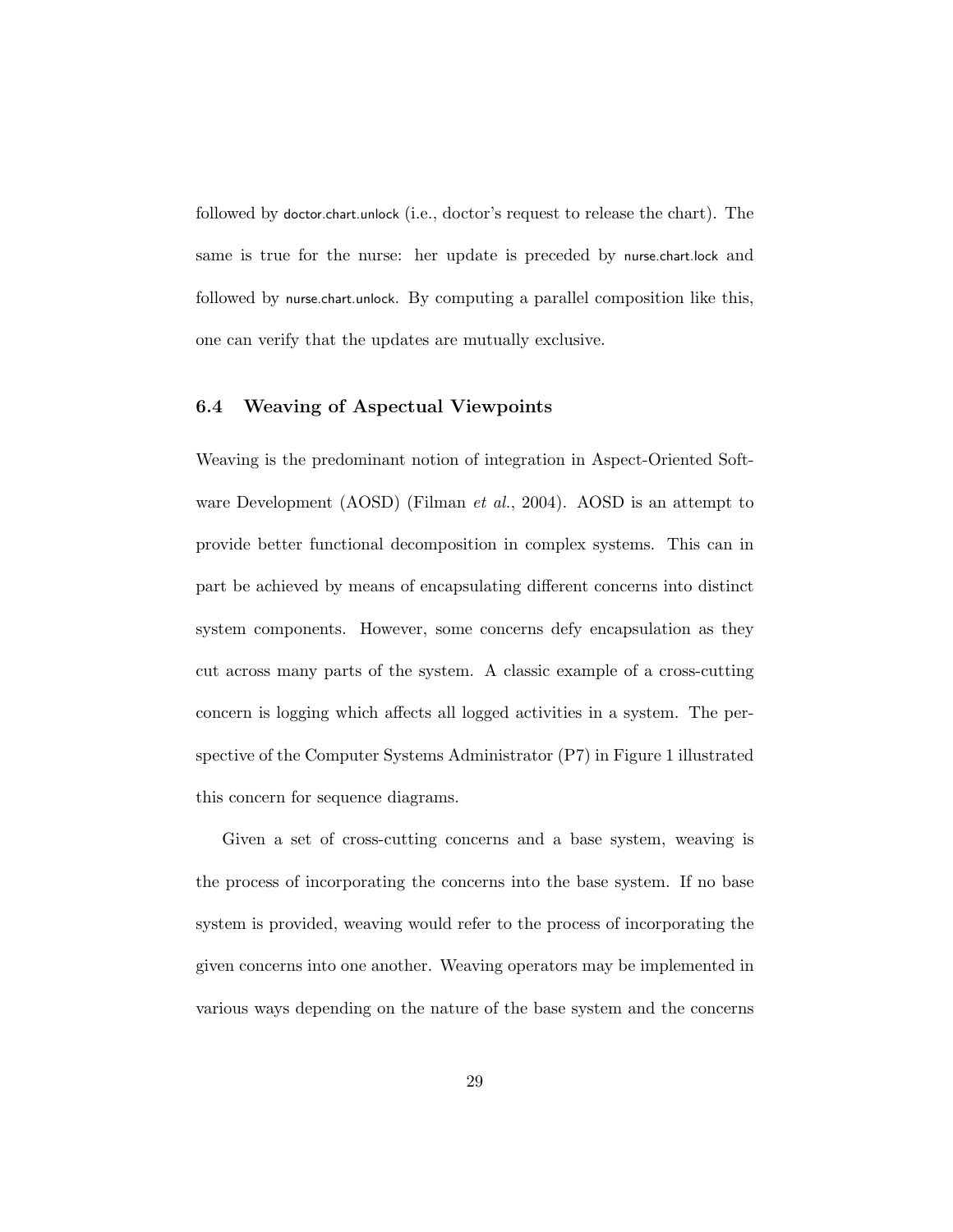involved, and whether weaving is performed statically (at compile time) or dynamically (at runtime).

Aspect-oriented languages usually come equipped with built-in constructs for defining the weaving operator. For example, aspect-oriented programming languages provide *pointcut* constructs by which programmers specify where and when additional code (i.e., an aspect) should be executed in place of or in addition to an already-defined behaviour (i.e., the base program). In aspect-oriented modelling, weaving is usually defined by patterns, to be chosen either manually or automatically using pattern matching techniques. Similar to other integration activities, weaving may result in undesirable side effects. Thus, automated analysis techniques may be required to ensure that the result of weaving satisfies the desired correctness properties.

As an example, Figure 8 shows the result of weaving P7 in Figure 1 into P4 and P6 in the same figure. For this problem, weaving is performed statically, and the weaving operator can be most conveniently implemented using graph rewriting.

# 7 Conclusion and Further Reading

In this article, we gave a brief introduction to viewpoints as a vehicle for addressing the multiple perspectives problem. We discussed the basic con-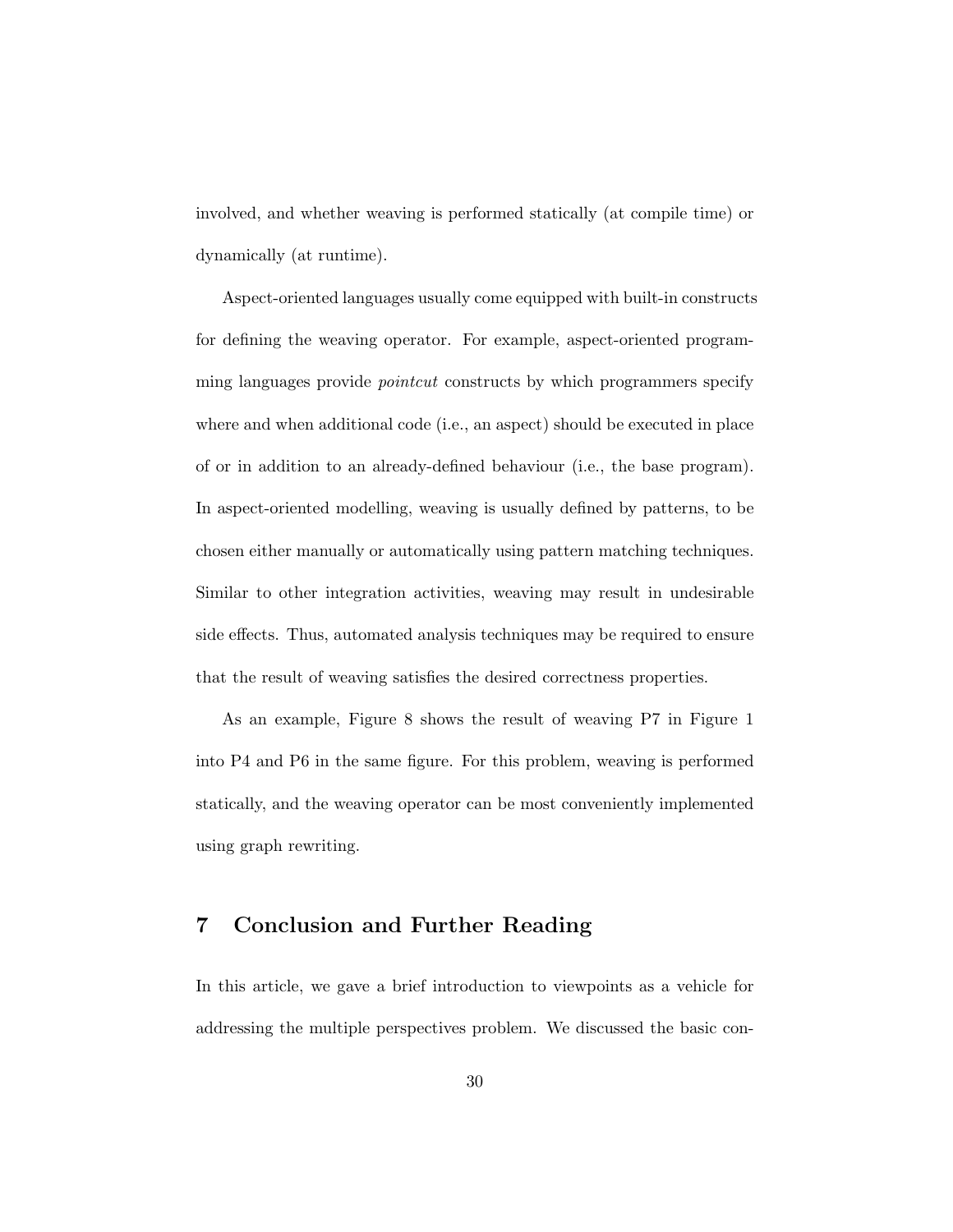

| :Nurse<br>:Patient        | :Chart           | :Ward |          | :SystemLog |
|---------------------------|------------------|-------|----------|------------|
| getWard()<br>$\Leftarrow$ | getAllPatients() |       |          |            |
|                           | patients         |       |          |            |
| [more patients]<br>loop   |                  |       |          |            |
| getChart()                |                  |       |          |            |
| chart                     | update()         |       |          |            |
|                           |                  |       | append() |            |
|                           |                  |       |          |            |
| P6 with P7 woven in       |                  |       |          |            |

Figure 8: Weaving of P7 (Figure 1) into P4 and P6 (same figure)

cepts involved in building software systems as a collection of inter-related viewpoints, and explained the core integration activities associated with this kind of development.

The principles upon which viewpoints are founded continue to be valuable and relevant in many areas of software engineering today. In particular, several major challenges faced in the areas of global software engineering (Herbsleb, 2007), and model-based development (France & Rumpe, 2007) are intimately related to the problems that have been studied under the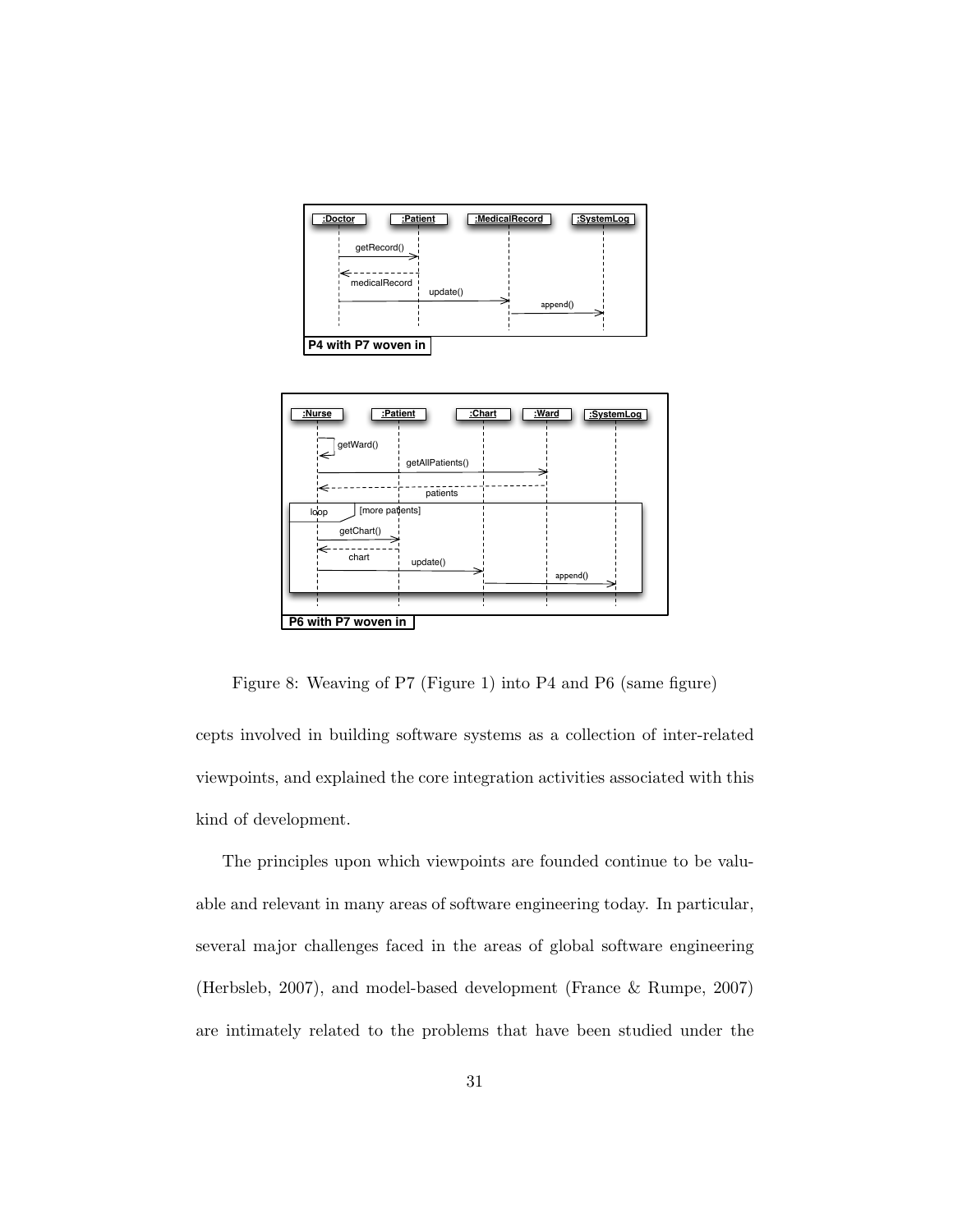umbrella of viewpoints for the past two decades. The thread that ties these areas to viewpoints is the pervasive need to manipulate systems made up of many tangled artifacts, with potential inconsistencies in their design and usage. This is indeed what viewpoints research has been aimed at all along.

In the light of the arguments presented in this article, viewpoint concepts seem to be naturally applicable for expressing many properties and structures in software development processes. Thus, the question arises why no production-quality tools have been developed to date, incorporating all the core viewpoint principles. We can see a number of tools with support for multiple development views, e.g. UML-based tools; however, these tools do not implement viewpoints in the sense we described here.

There are inherent properties to viewpoints that complicate their implementation. In particular, implementing the various operators for matching partial structures and creating and maintaining connections between viewpoints is a challenging task. This is mainly due to the complexity of the graph algorithms involved in the operators, and also to the potential existence of structural and terminological mismatches between viewpoints, which makes establishing precise inter-viewpoint relationships difficult.

In addition, it appears that the decentralized nature of viewpoints is not fully compatible with the existing project management practices. Par-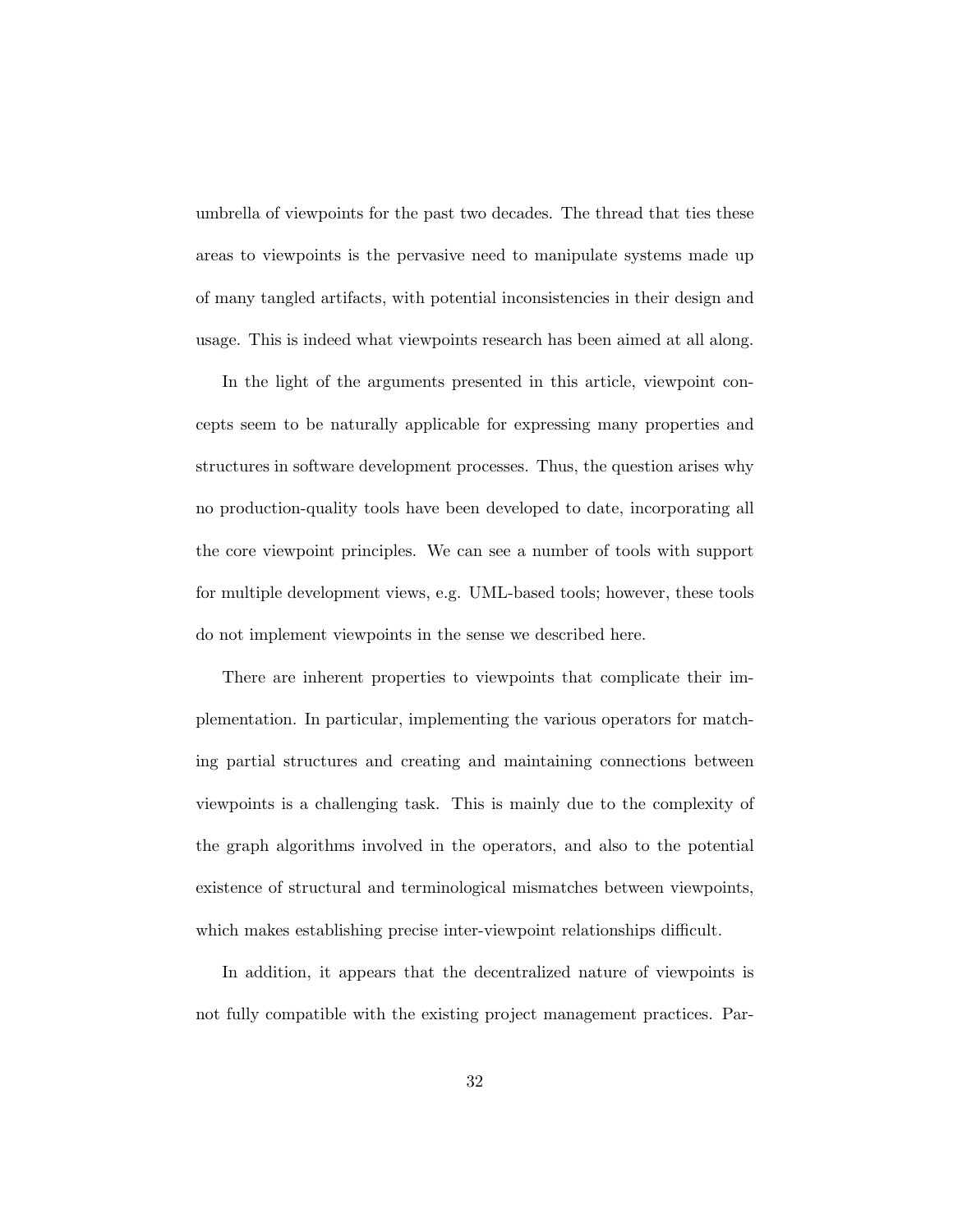ticularly, for project management purposes, one would often like to define milestones and demand progress reports from the analysts and developers. Distributing the work across multiple viewpoints means that a distributed consensus has to be reached if something like a milestone is required, but arriving at a consensus in a distributed setting is not always straight-forward.

Another property of distributed systems applies here as well: the difficulty to build a global state. In the case of viewpoints, the notion of an overarching document containing all specification information in a linear form is lacking. Of course, the local view expressed by a viewpoint and the connections to other viewpoints is a perfect basis for a hypertext document, but this does not automatically ensure that the viewpoints fit together properly and that they are consistent with one another. Developing a more comprehensive and usable suite of tools based on viewpoints requires first addressing the challenges discussed above. These challenges map out a vision and an agenda for future research on viewpoints.

Numerous papers are available on viewpoints for further reading. Providing links to all these papers is not possible here due to space limitations. Below, we outline the expository and technical references used as the basis for this article. These references together provide an extensive body of bibliographic information on viewpoints.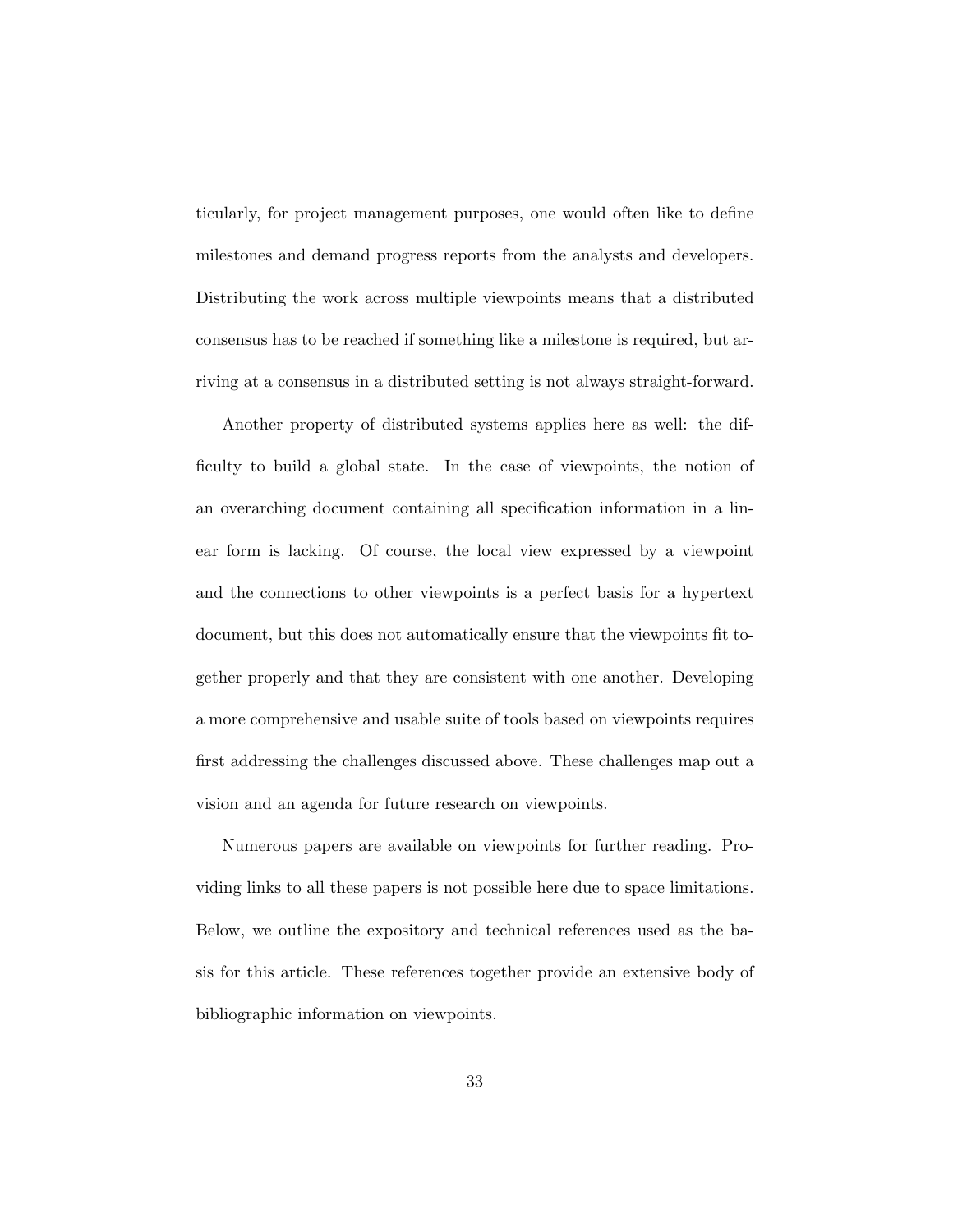Specification of viewpoints and their relationships. Several frameworks for specifying and inter-relating viewpoints in requirements engineering are surveyed in (Darke & Shanks, 1996). A more up to date bibliography of viewpoints in requirements engineering is maintained by J. Leite at http://www.requirementsviewpoints.blogspot.com/.

To read more about the applications of viewpoints in the broader context of software engineering, one can refer to (Spanoudakis *et al.*, 1996) where a diverse agenda on viewpoints is provided.

The detailed anatomy of viewpoints and inter-viewpoint relationships, as described in this article, is based on work on the *ViewPoints* framework (Finkelstein *et al.*, 1992; Nuseibeh *et al.*, 1994; Nuseibeh *et al.*, 2003). This framework is largely attributed as having set forth the principal ideas of viewpoint-based development as they exist today.

Inconsistency management. Several inconsistency management approaches have been proposed, in general based on the success of the *ViewPoints* framework. The main questions in this work centre on appropriate notations for expressing consistency rules, and automated support for monitoring, diagnosis, and resolution of inconsistencies. A direct successor to the *ViewPoints* framework is xlinkit – a lightweight application service that provides rulebased consistency checking and diagnostics generation for distributed web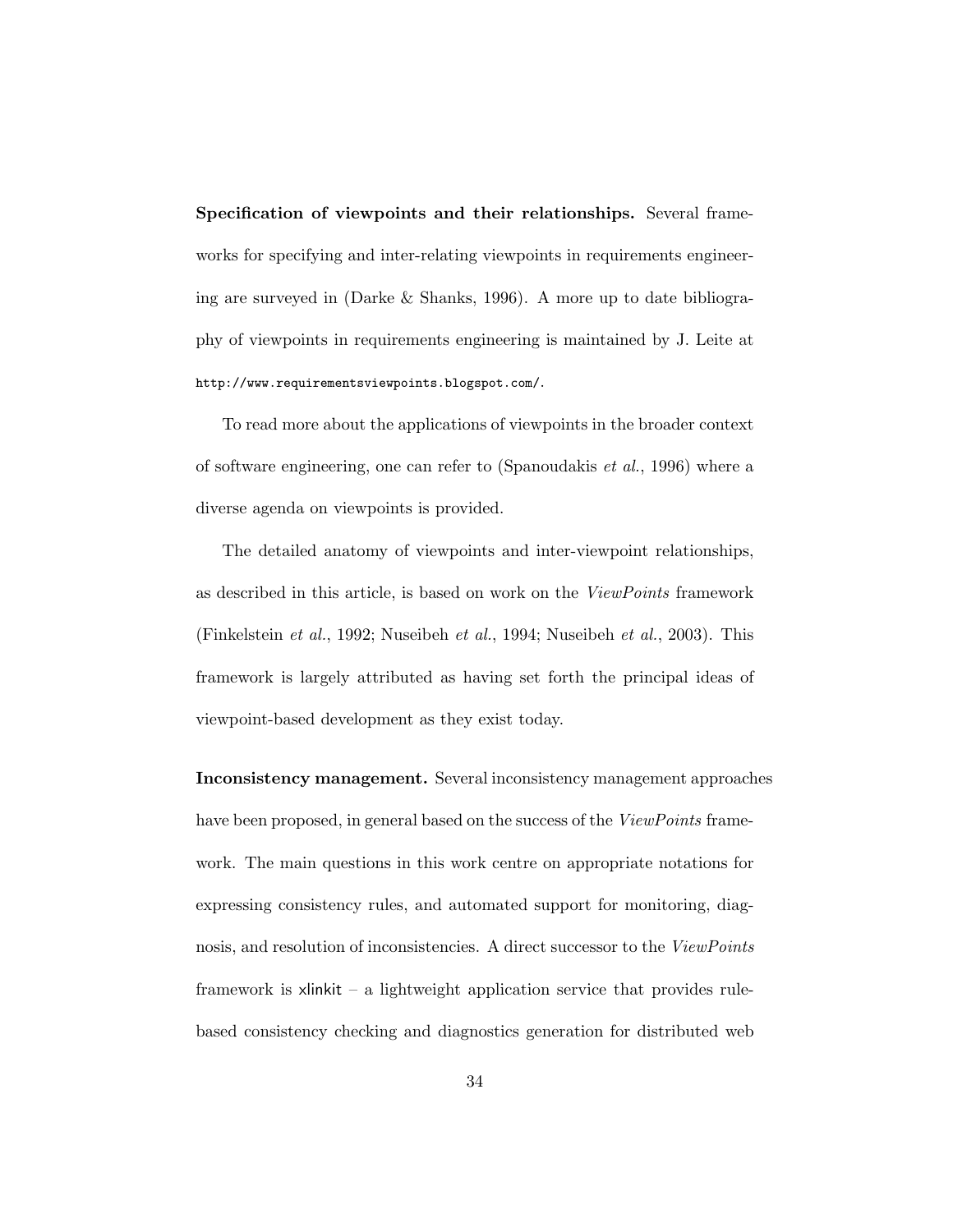content. This tool has been described in (Nentwich *et al.*, 2003).

An overview of inconsistency management activities for viewpoints is given in (Nuseibeh *et al.*, 2000). Our discussion in Section 6.1 was based on this reference. A detailed survey of existing inconsistency management techniques is available in (Spanoudakis & Zisman, 2001).

Viewpoint merging. Several papers study merging of partial viewpoints in specific domains including database schemata, requirements models, state machines, and web ontologies. A survey of recent approaches to viewpoint merging is available in (Sabetzadeh, 2008). The description in Section 6.2 was based on this reference.

Parallel composition. Parallel composition is a well-studied notion for combining the behaviours of distributed system components, and has been formally characterized for a variety of behavioural formalisms. Further detail on analysis tools for concurrent distributed systems is available in (Magee & Kramer, 2006).

Aspect weaving. Aspect-oriented concepts were originally coined for programming languages, e.g. see AspectJ (Kiczales *et al.*, 2001). Recently, these concepts have been adapted to software models and applied to software requirements and design viewpoints. The treatment of cross-cutting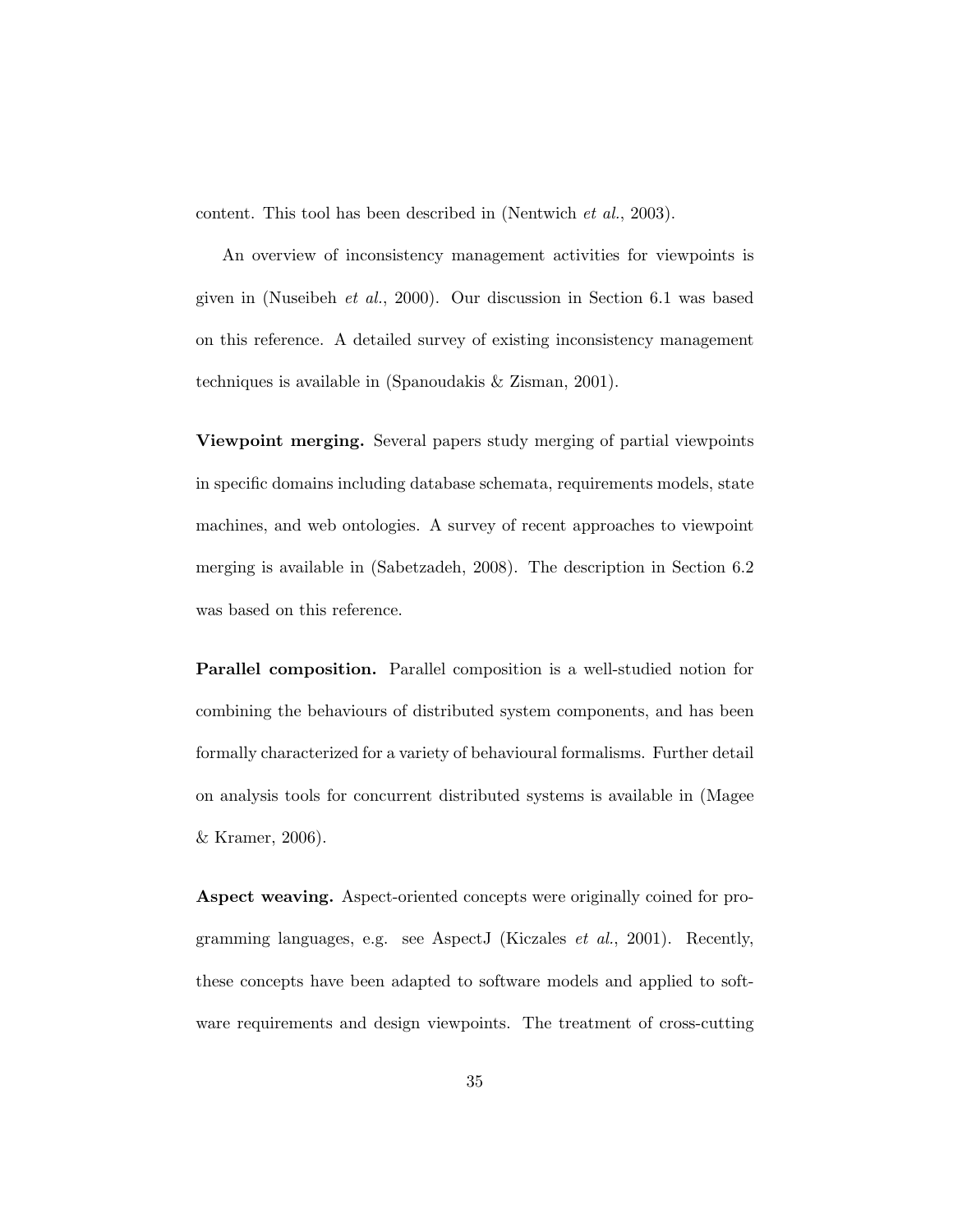viewpoints in Section 6.4 is similar to the approach of (Whittle *et al.*, 2007). For further references on aspect-oriented modelling and aspect weaving, see (France *et al.*, 2007; Morin *et al.*, 2009).

Acknowledgments. The description of viewpoints in this article is based on the ideas developed in the *ViewPoints* framework (Finkelstein *et al.*, 1992), to which many colleagues have contributed over the years. In particular, we wish to acknowledge Bashar Nuseibeh and Jeff Kramer for their significant contributions. We thank Steve Easterbrook, Shiva Nejati, and Marsha Chechik for providing valuable comments on earlier versions of this work. The first author acknowledges financial support from the Natural Sciences and Engineering Research Council of Canada (NSERC), and is grateful to University College London for hosting a visit during which this article was shaped.

# References

- Darke, P., & Shanks, G. 1996. Stakeholder viewpoints in requirements definition: A framework for understanding viewpoint development approaches. *Requirements Engineering*, 1(2), 88–105.
- Filman, R., Elrad, T., Clarke, S., & Aksit, M. 2004. *Aspect-Oriented Soft-*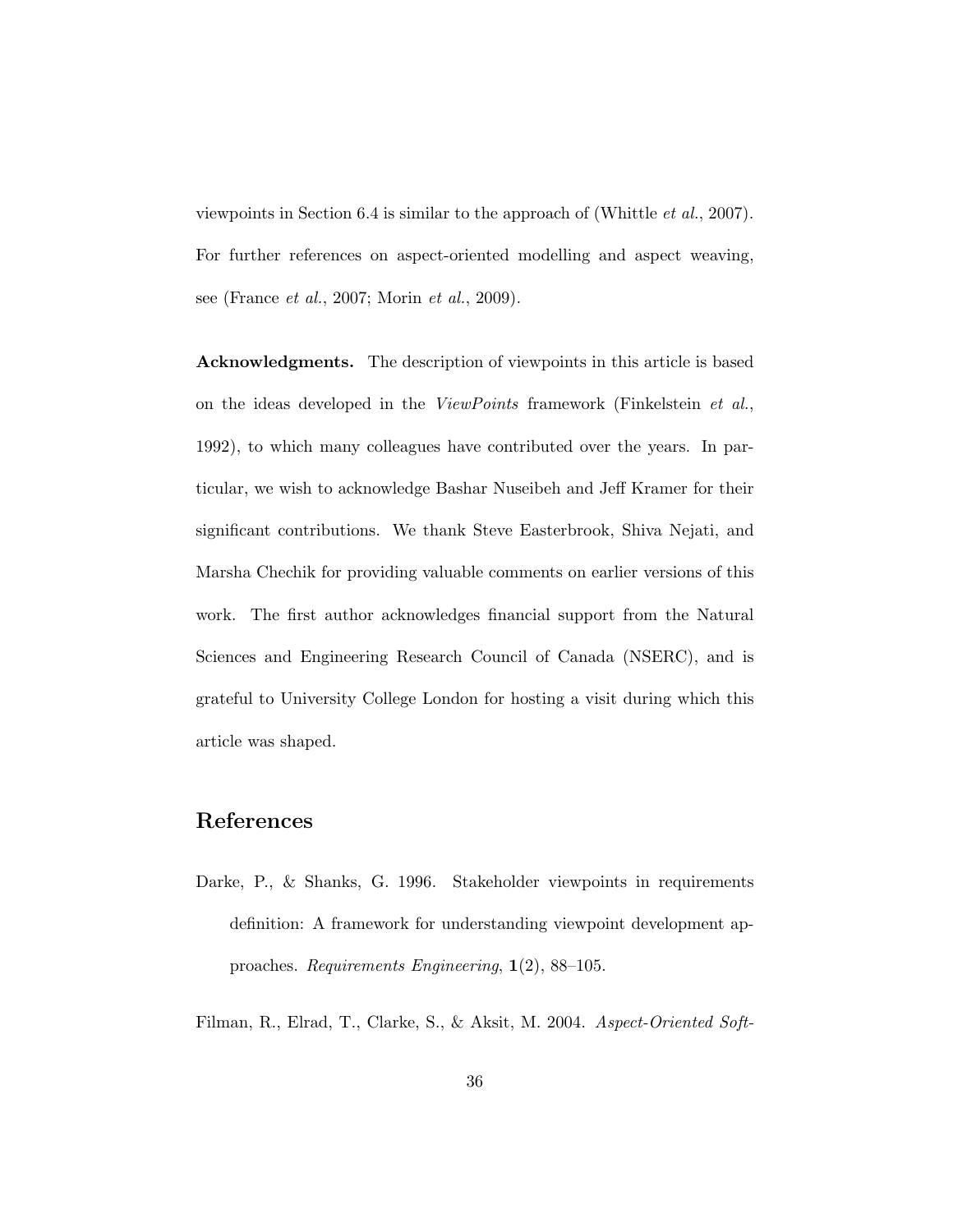*ware Development*. Reading, USA: Addison-Wesley.

- Finkelstein, A., Kramer, J., Nuseibeh, B., Finkelstein, L., & Goedicke, M. 1992. Viewpoints: A Framework for Integrating Multiple Perspectives in System Development. *International Journal of Software Engineering and Knowledge Engineering*, 2(1), 31–58.
- France, R., & Rumpe, B. 2007. Model-Driven Development of Complex Software: A Research Roadmap. *Pages 37–55 of: Future of Software Engineering Track of the 29th International Conference on Software Engineering*.
- France, R., Fleurey, F., Reddy, R., Baudry, B., & Ghosh, S. 2007. Providing Support for Model Composition in Metamodels. *Pages 253–266 of: Proceedings of the 11th IEEE International Enterprise Distributed Object Computing Conference*.
- Herbsleb, J. 2007. Global Software Engineering: The Future of Socio-Technical Coordination. *Pages 188–198 of: Future of Software Engineering Track of the 29th International Conference on Software Engineering*.
- Kiczales, G., Hilsdale, E., Hugunin, J., Kersten, M., Palm, J., & Griswold,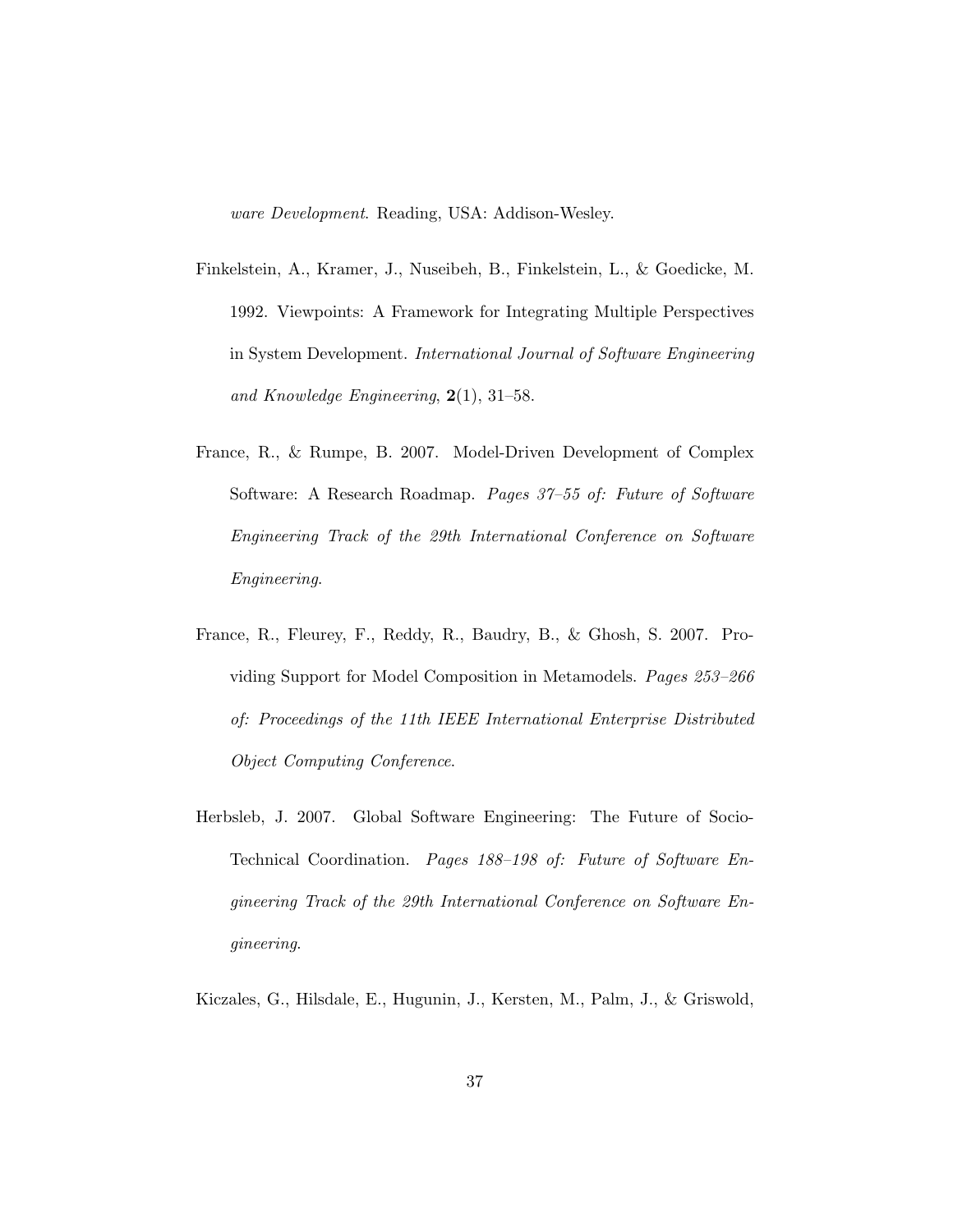W. 2001. An Overview of AspectJ. *Pages 327–353 of: Proceedings of the 15th European Conference on Object-Oriented Programming*.

- Magee, J., & Kramer, J. 2006. *Concurrency: State models and Java Programming: 2nd Edition*. Wiley.
- Magee, J., Dulay, N., Eisenbach, S., & Kramer, J. 1995. Specifying Distributed Software Architectures. *Pages 137–153 of: Proceedings of the 5th European Software Engineering Conference*.
- Milner, R. 1989. *Communication and Concurrency*. New York, USA: Prentice-Hall.
- Morin, B., Barais, O., Nain, G., & Jézéquel, J. 2009. Taming Dynamically Adaptive Systems using Models and Aspects. *Pages 122–132 of: Proceedings of the 31st International Conference on Software Engineering*.
- Nentwich, C., Emmerich, W., Finkelstein, A., & Ellmer, E. 2003. Flexible Consistency Checking. *ACM Transactions on Software Engineering and Methodology*, 12(1), 28–63.
- Nuseibeh, B., Kramer, J., & Finkelstein, A. 1994. A Framework for Expressing the Relationships Between Multiple Views in Requirements Specification. *IEEE Transactions on Software Engineering*, 20(10), 760–773.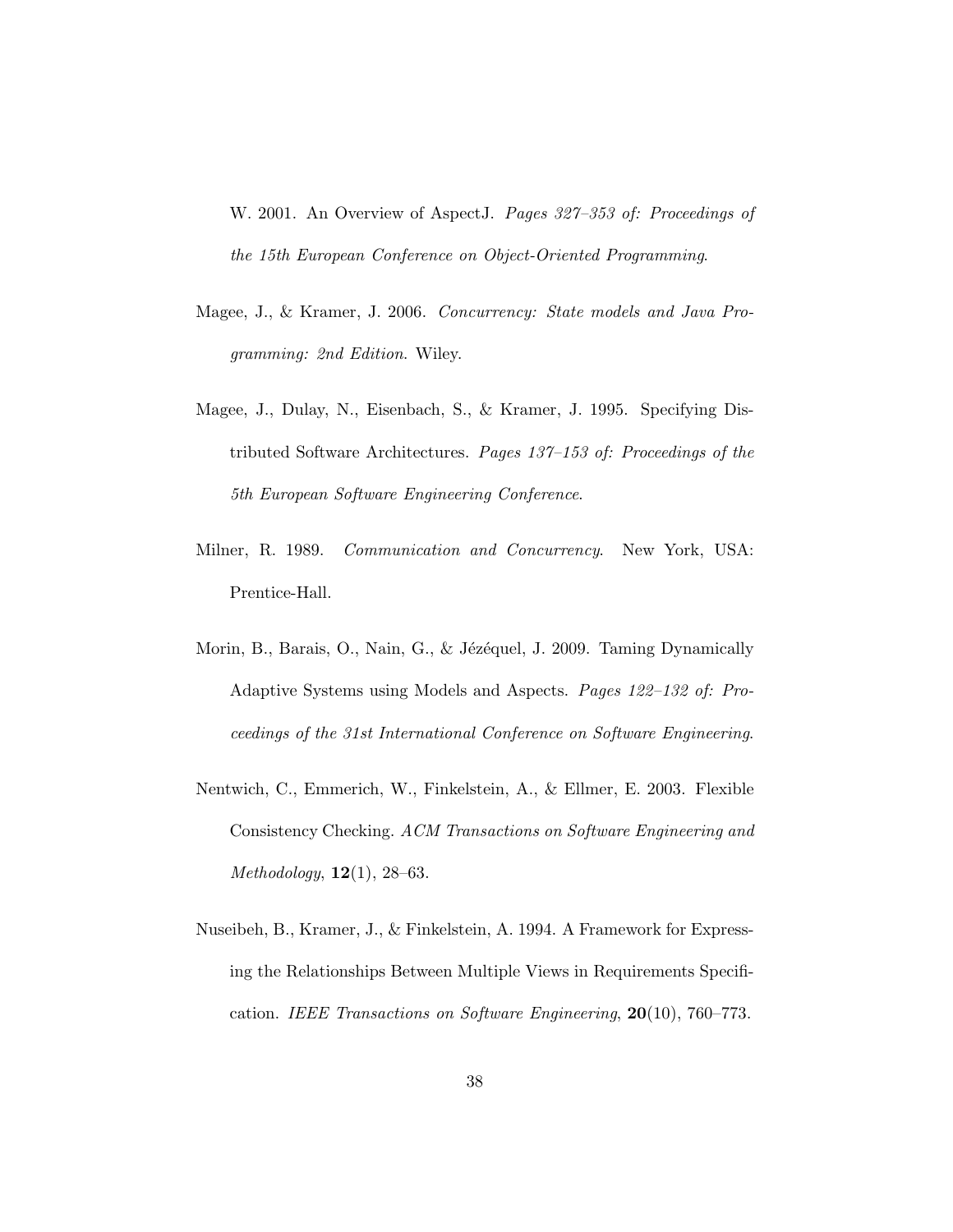- Nuseibeh, B., Easterbrook, S., & Russo, A. 2000. Leveraging Inconsistency in Software Development. *IEEE Computer*, 33(4), 24–29.
- Nuseibeh, B., Kramer, J., & Finkelstein, A. 2003. ViewPoints: Meaningful Relationships Are Difficult! *Pages 676–683 of: Proceedings of the 25th International Conference on Software Engineering*.
- Sabetzadeh, M. 2008. *Merging and Consistency Checking of Distributed Models*. Ph.D. thesis, University of Toronto.
- Spanoudakis, G., & Zisman, A. 2001. *Handbook of Software Engineering and Knowledge Engineering*. World scientific. Chap. Inconsistency management in software engineering: Survey and open research issues, pages 329–380.
- Spanoudakis, G., Finkelstein, A., & Emmerich, W. (eds). 1996. *Viewpoints 96: International Workshop on Multiple Perspectives in Software Development*.
- Unified Modeling Language. 2003. *The Unified Modeling Language*. http://www.uml.org/.
- van Lamsweerde, A. 2009. *Requirements Engineering: From System Goals to UML Models to Software Specifications*. Wiley.